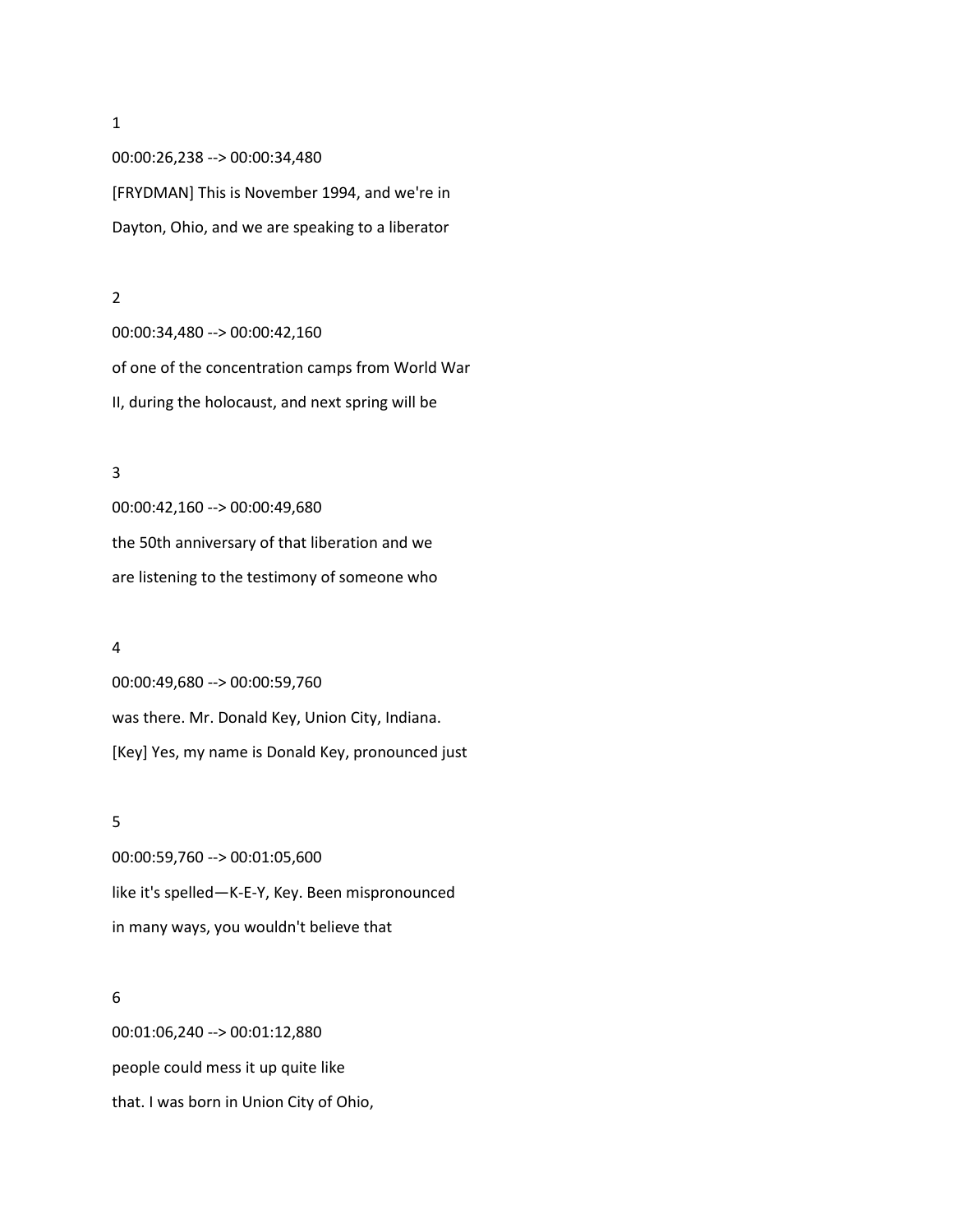00:01:14,080 --> 00:01:19,760 and under a year old, I was moved to Union City, Indiana with my parents and I've been

## 8

00:01:19,760 --> 00:01:26,560 a lifelong resident of Union City, Indiana. [FRYDMAN] At what point did you go into the army?

## 9

00:01:26,560 --> 00:01:37,360 [KEY] I went into the army in 1942. It was recommended that—almost uh demanded— that upon

#### 10

00:01:37,360 --> 00:01:42,080 graduation from high school you'd go right down to the draft board and register for the draft.

11 00:01:43,520 --> 00:01:53,040 I graduated in June 1942, married my childhood sweetheart, Dakota, in July of 1942,

# 12

00:01:53,040 --> 00:01:58,480 and was drafted in the military service in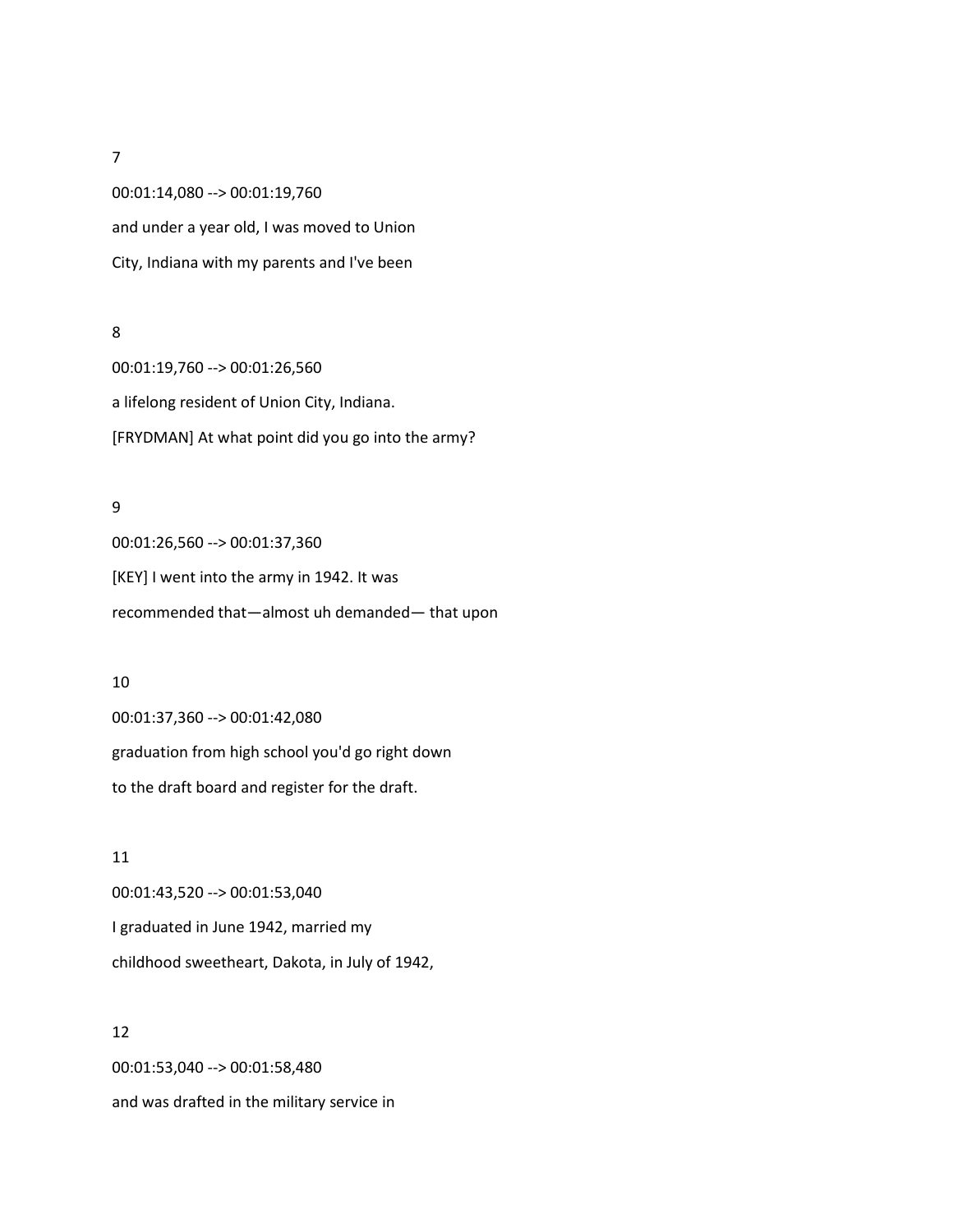December, that same year. It was a year.

#### 13

00:01:58,480 --> 00:02:02,800 [FRYDMAN] And then then, you were in in what unit and—

## 14

00:02:04,160 --> 00:02:07,840 and you went to where to for your basic training? [KEY] I was drafted into

# 15

00:02:09,440 --> 00:02:17,920 the Third Army—no, the First Army. I was drafted into the First Army originally, and took our basic

# 16

00:02:17,920 --> 00:02:27,200 training in [unintelligible], Georgia, and Camp Sutton, North Carolina—North Carolina in uh 1943,

## 17

00:02:28,160 --> 00:02:30,000 under the Second Army. [FRYDMAN] And that's

18 00:02:30,000 --> 00:02:34,720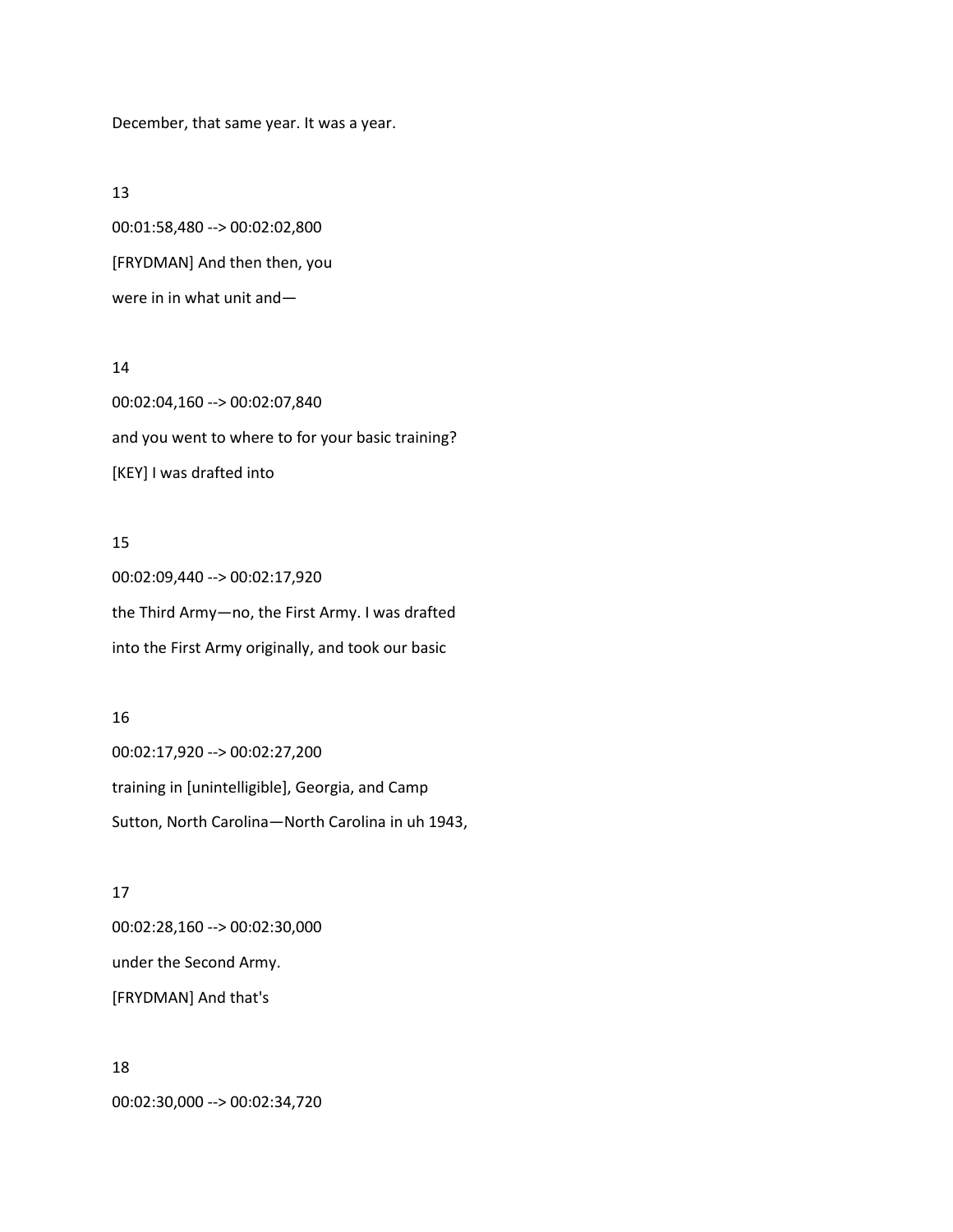when you had this uniform that— [KEY] No, the uniform wasn't issued

#### 19

00:02:34,720 --> 00:02:41,280 until later— until later in 1943, before we were shipped overseas. [FRYDMAN] I see. [KEY]

## 20

00:02:41,280 --> 00:02:44,480 We were in a training uniform up until that time

# 21

00:02:45,360 --> 00:02:52,800 and the training farm— and training uniform was not the overseas uniform and the training uniform

# 22

00:02:52,800 --> 00:02:58,480 was— had the Second Army patch on it. [FRDYMAN] I think. [KEY] And we were transferred into the

# 23

00:02:59,040 --> 00:03:04,560 Third Army unit and we sent overseas. Still in the Second Army, but we were transferred from

# 24 00:03:06,240 --> 00:03:12,000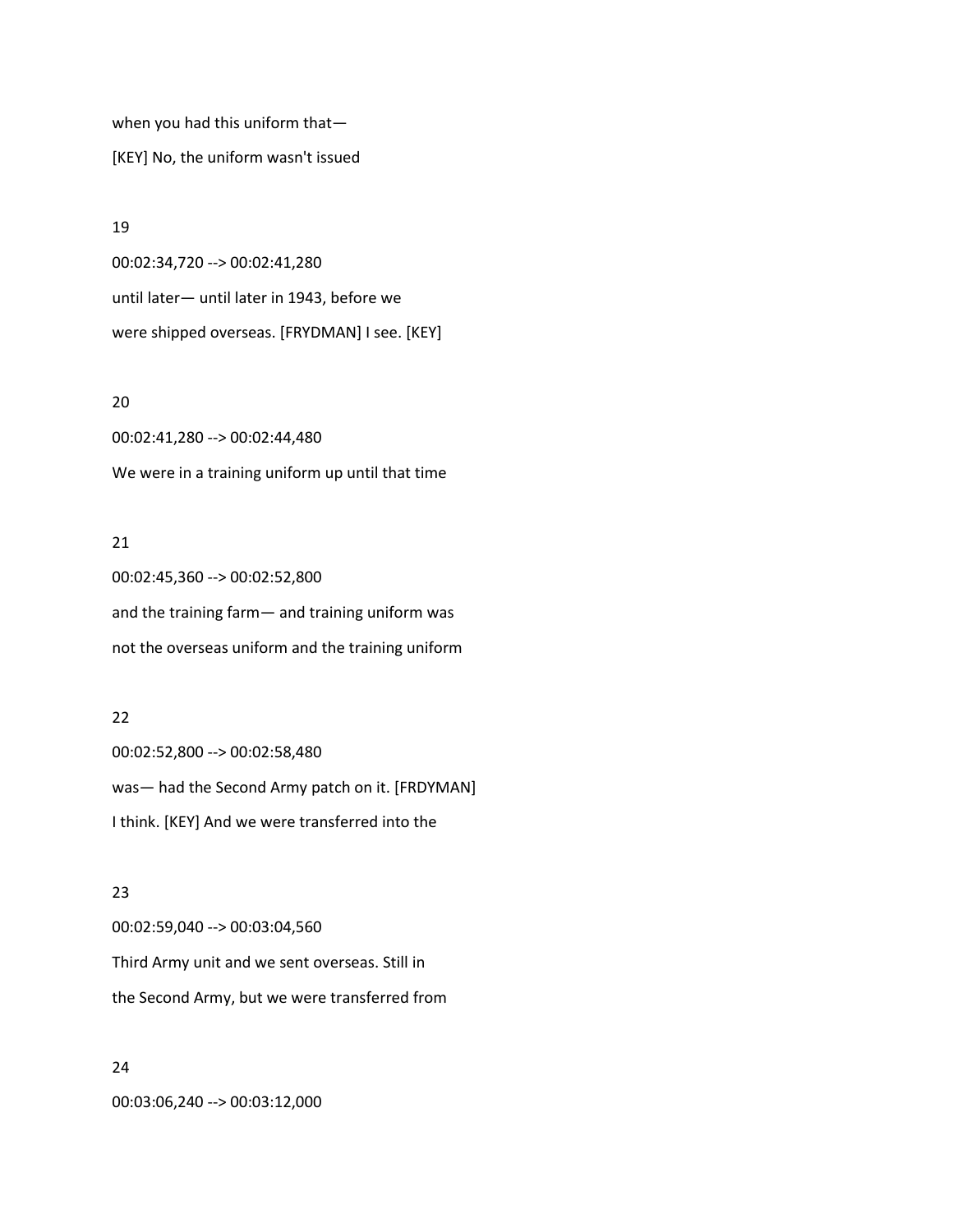the Second Army into the George Patton's Third Army while we were in advanced training in

### 25

00:03:12,000 --> 00:03:16,240 England. [FRYDMAN] I see. You went into advanced training in England and, then, where did you go

## 26

00:03:16,240 --> 00:03:22,560 from there? [KEY] We had our ranger training there in the southern part of England, in a

## 27

00:03:22,560 --> 00:03:29,120 little community called Hereford, where we were trained for the assault troops on the French

# 28

00:03:29,120 --> 00:03:36,720 coast and we went into the French coast with the assault troops landing at Utah Beach on the

# 29

00:03:36,720 --> 00:03:42,080 Normandy peninsula [FRYDMAN] So, you were part of that invasion? [KEY] We were part of the invasion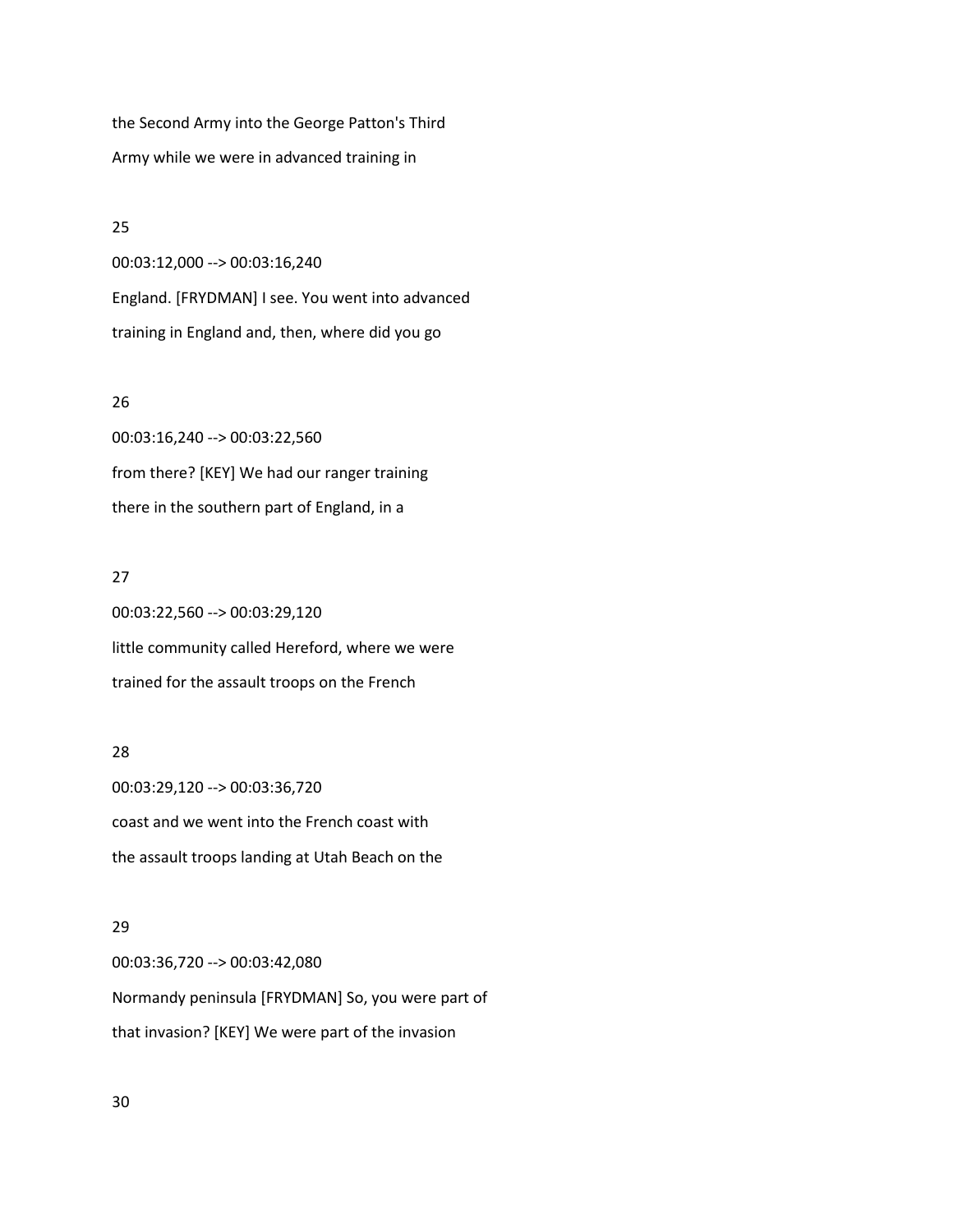00:03:42,080 --> 00:03:49,200 force, yes. [FRYDMAN] Um, as you moved across Europe, had you heard anything about concentration

#### 31

00:03:49,200 --> 00:03:56,640 camps? [KEY] No, we were aware that there were various camps—DP (Displaced Persons) camps, also

## 32

00:03:56,640 --> 00:04:03,680 Prisoner of War camps, but uh the concentration camps—or what we call death camps—

## 33

00:04:04,240 --> 00:04:09,440 were a complete secret. We had no idea until the day that we walked into their gates. [FRYDMAN]

## 34

00:04:09,440 --> 00:04:15,440 And when was that, that you came upon that— [KEY] That was in the spring of uh '45.

# 35

00:04:18,560 --> 00:04:19,440

Previous to that,

36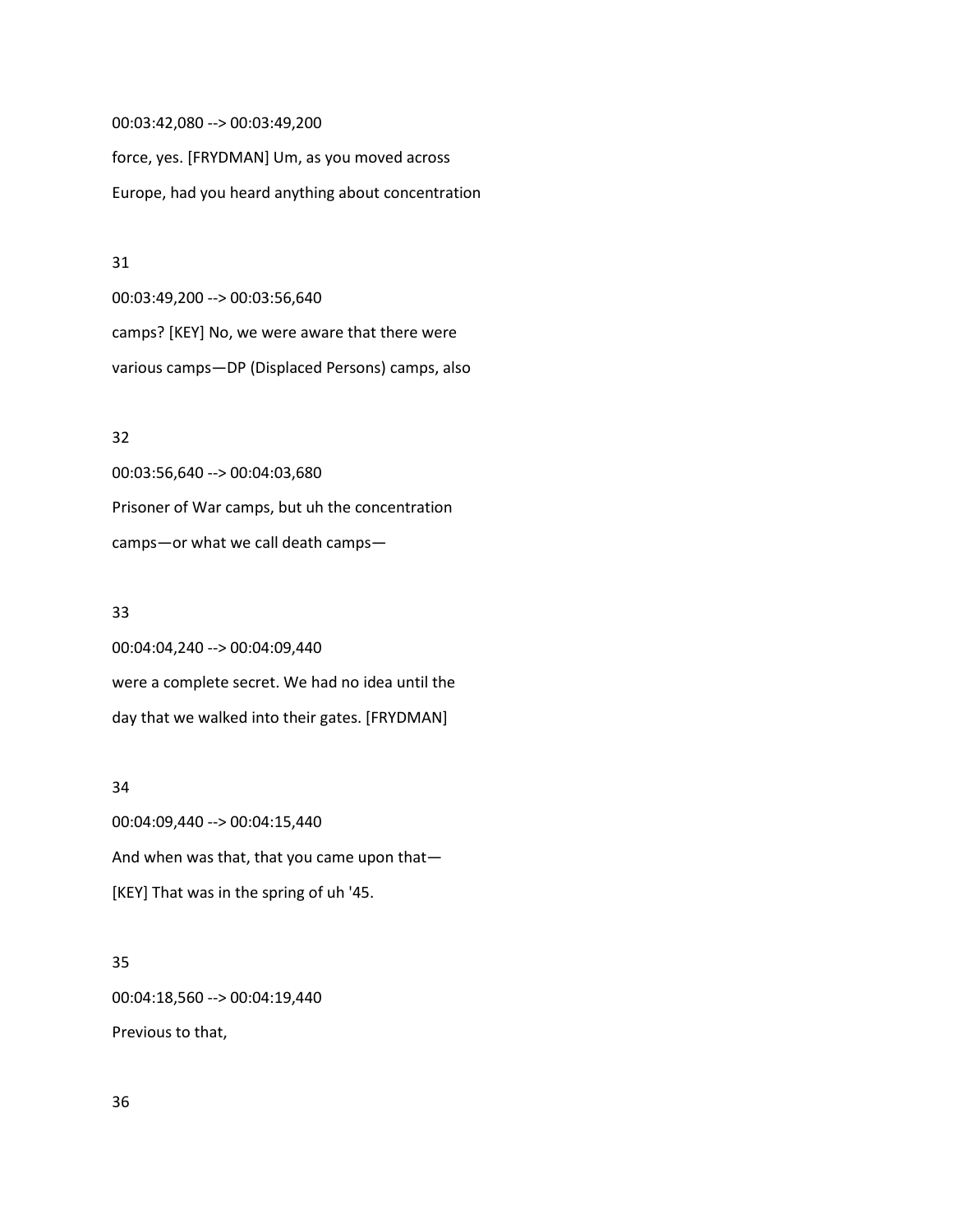00:04:21,760 --> 00:04:29,280 going across the country of France, with George Hitch Patton's armored columns,

# 37

00:04:29,920 --> 00:04:34,320 it was leapfrogging just almost continually all the way. Very slow, at first, through the

# 38

00:04:36,560 --> 00:04:42,240 small fields and the hedgerow country, but then as we went across France we

#### 39

00:04:43,440 --> 00:04:50,320 were leapfrogging in with the— behind the uh um armored columns, as the armored columns would

#### 40

00:04:50,960 --> 00:04:56,720 obtain their objectives and several service troops to the rear were moved up into those groups.

# 41

00:04:58,240 --> 00:05:07,360 And we were in Nancy, France, preparing to cross the Rhine River there and get into the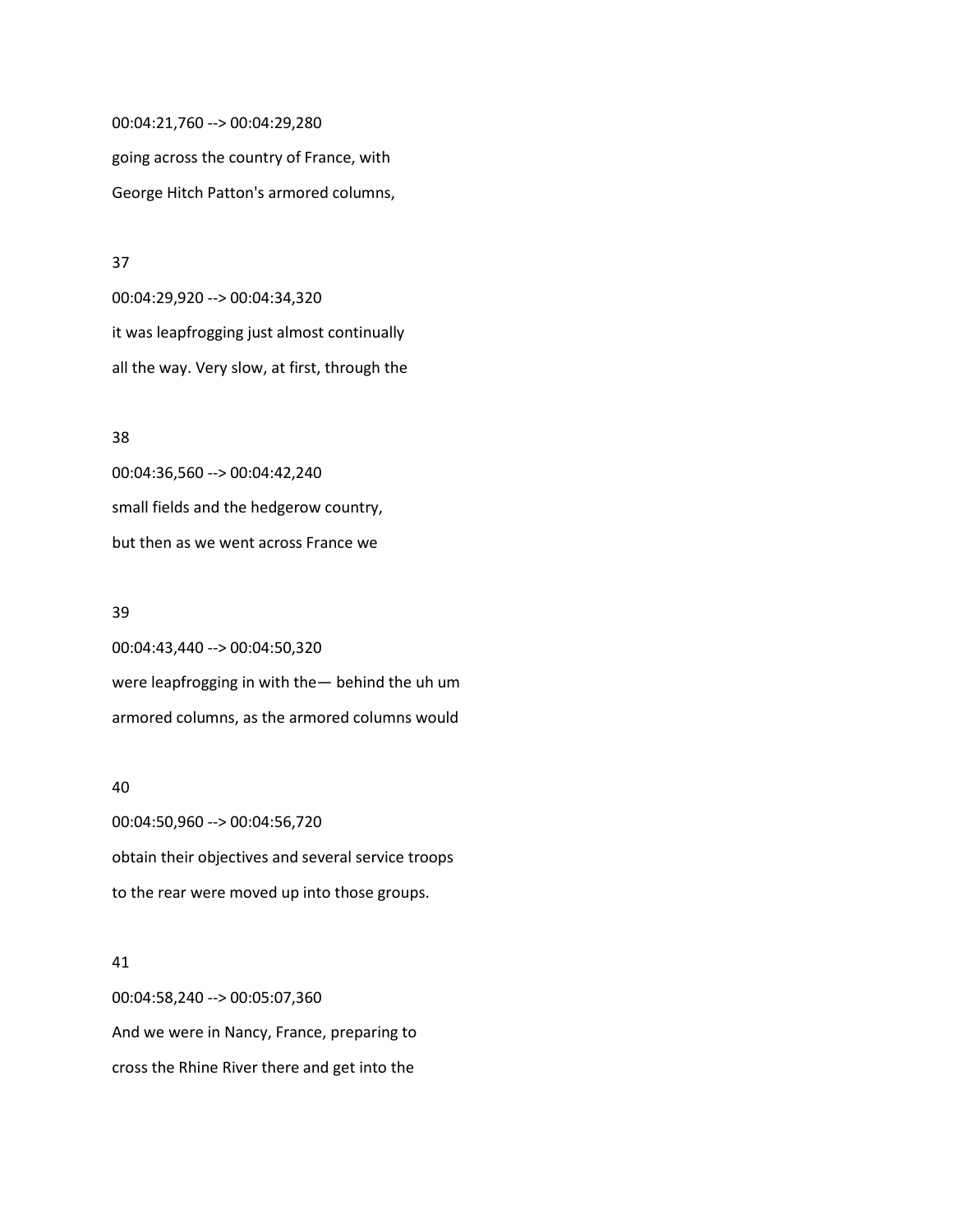00:05:07,360 --> 00:05:15,120 German countryside, when the Germans pulled their counter-offensive up into the Belgium area and we

#### 43

00:05:15,120 --> 00:05:22,000 were transferred up to the Bastogne area for the relief of the troops that were surrounded there

## 44

00:05:22,000 --> 00:05:28,720 in the Bastogne area and after that conflict, then we went right down the Rhine River

# 45 00:05:31,440 --> 00:05:34,720

with the crossing at Remagen Bridge

#### 46

00:05:35,680 --> 00:05:42,000 and then on South, along the Rhine River, to the West Baden, Frankfurt area, and

# 47

00:05:43,120 --> 00:05:47,680 still following George Patton's armored columns and their assault where they would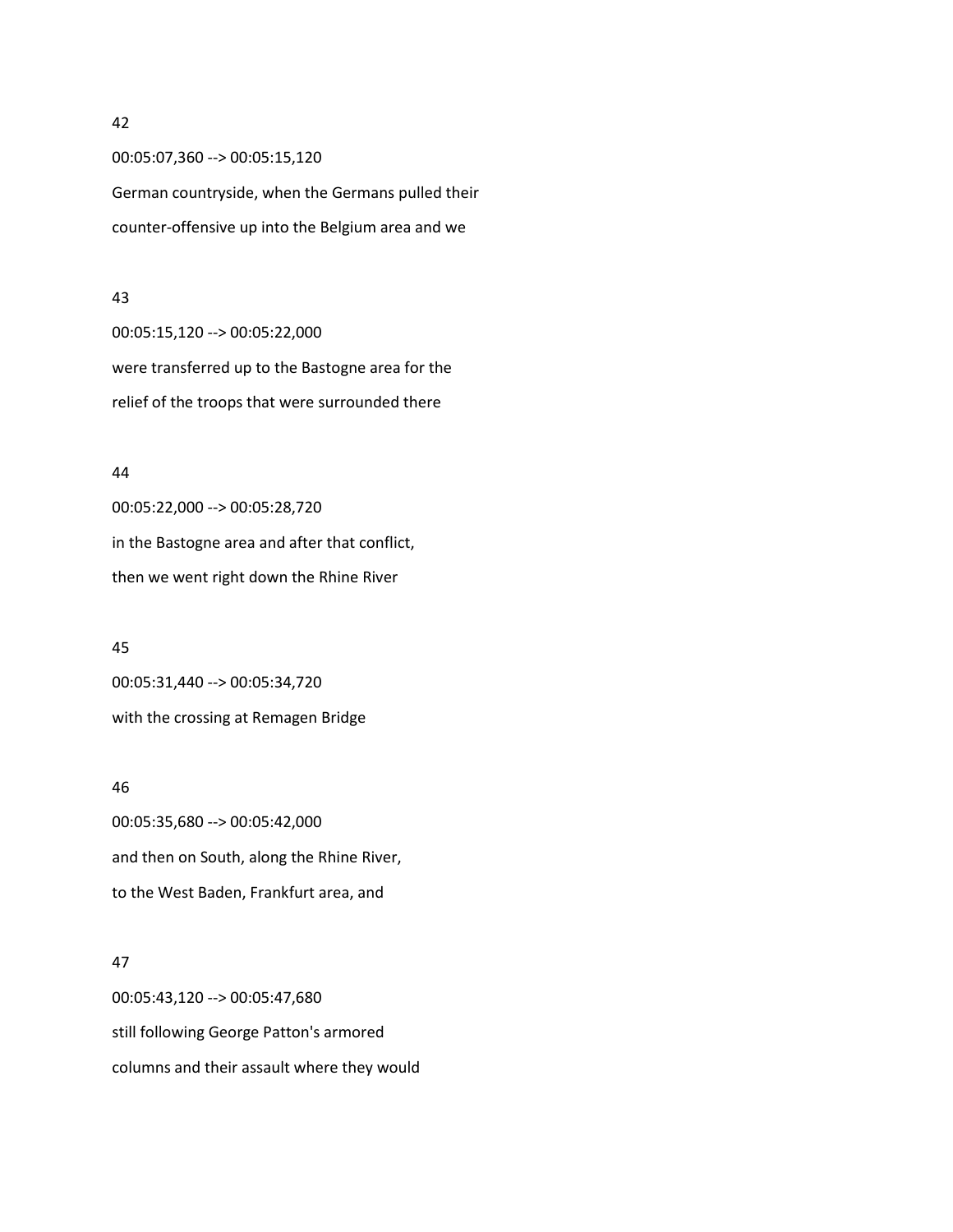00:05:49,760 --> 00:05:58,560 surround large amounts of land and large amounts of German troops and, as they were surrounded,

#### 49

00:05:58,560 --> 00:06:08,480 then the German troops are entered in very large numbers. Sometimes brigade and lots of uh— several

## 50

00:06:08,480 --> 00:06:15,760 hundred— and sometimes even thousands— and, in one place, the whole army had been surrounded

#### 51

00:06:15,760 --> 00:06:22,960 and uh surrendered. [FRYDMAN] So as you were moving, suddenly you happened upon this place

## 52

00:06:22,960 --> 00:06:30,000 called Buchenwald? [KEY] Yes, I was a messenger in the Third Army service and was on the road almost

#### 53

00:06:30,000 --> 00:06:36,880 continually, from our army headquarters, to our group headquarters, and our core headquarters,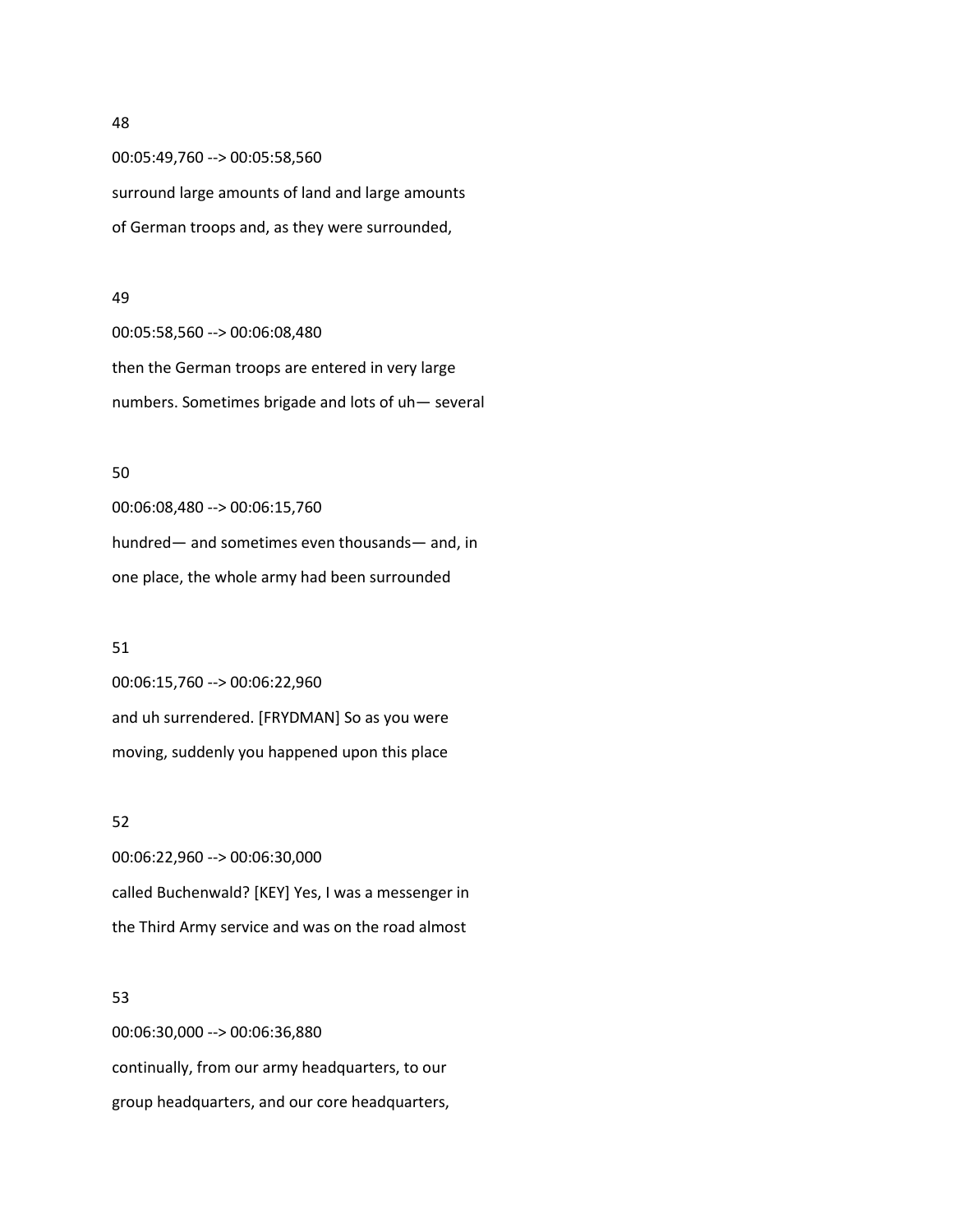00:06:36,880 --> 00:06:41,680 and back to my own company. [FRYDMAN] So, you moved ahead a little bit of your troops?

## 55

00:06:41,680 --> 00:06:48,880 [KEY] Yes. Very seldom into the forward armored column troop, but once in a while into the armored

## 56

00:06:48,880 --> 00:06:56,160 column troops. Pretty much knew what was coming and what was going, but still the order was sealed

#### 57

00:06:56,960 --> 00:07:03,760 and I had no inkling of ever coming across these camps. I think the first camp that we saw was a

## 58

00:07:05,280 --> 00:07:13,680 Prisoner of War camp, where a bunch of American and British airmen had been interned and, of

## 59

00:07:13,680 --> 00:07:19,840 course, they were in much better shape than what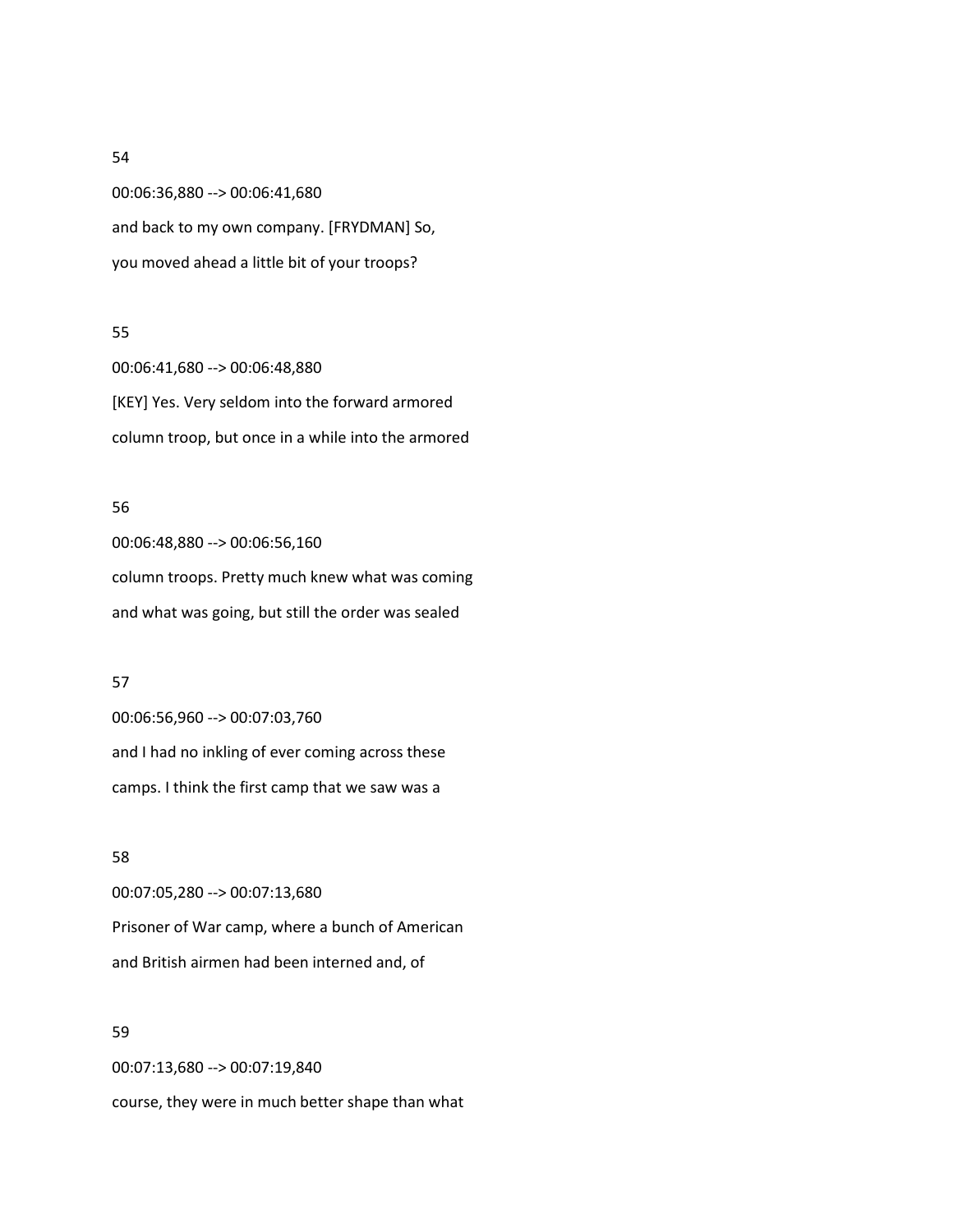the— we found the political prisoners, and the

## 60

00:07:21,760 --> 00:07:29,040 other DPs, and prisoners of the Germans in these death camps. I believe the death camps are sent

## 61

00:07:29,040 --> 00:07:35,200 there— or were established just for that reason. Just caused death— [FRYDMAN] Right. [KEY] —Large

# 62

00:07:35,200 --> 00:07:41,520 groups. [FRYDMAN] So, so, tell us what what happened when you came into Buchenwald.

## 63

00:07:41,520 --> 00:07:48,000 [KEY] Well, this particular morning was after another one of uh George Patton's forward assault

## 64

00:07:48,000 --> 00:07:54,880 groups. Their objective had been reached on the far side of the camp and as we were ordered to

## 65

00:07:54,880 --> 00:08:02,480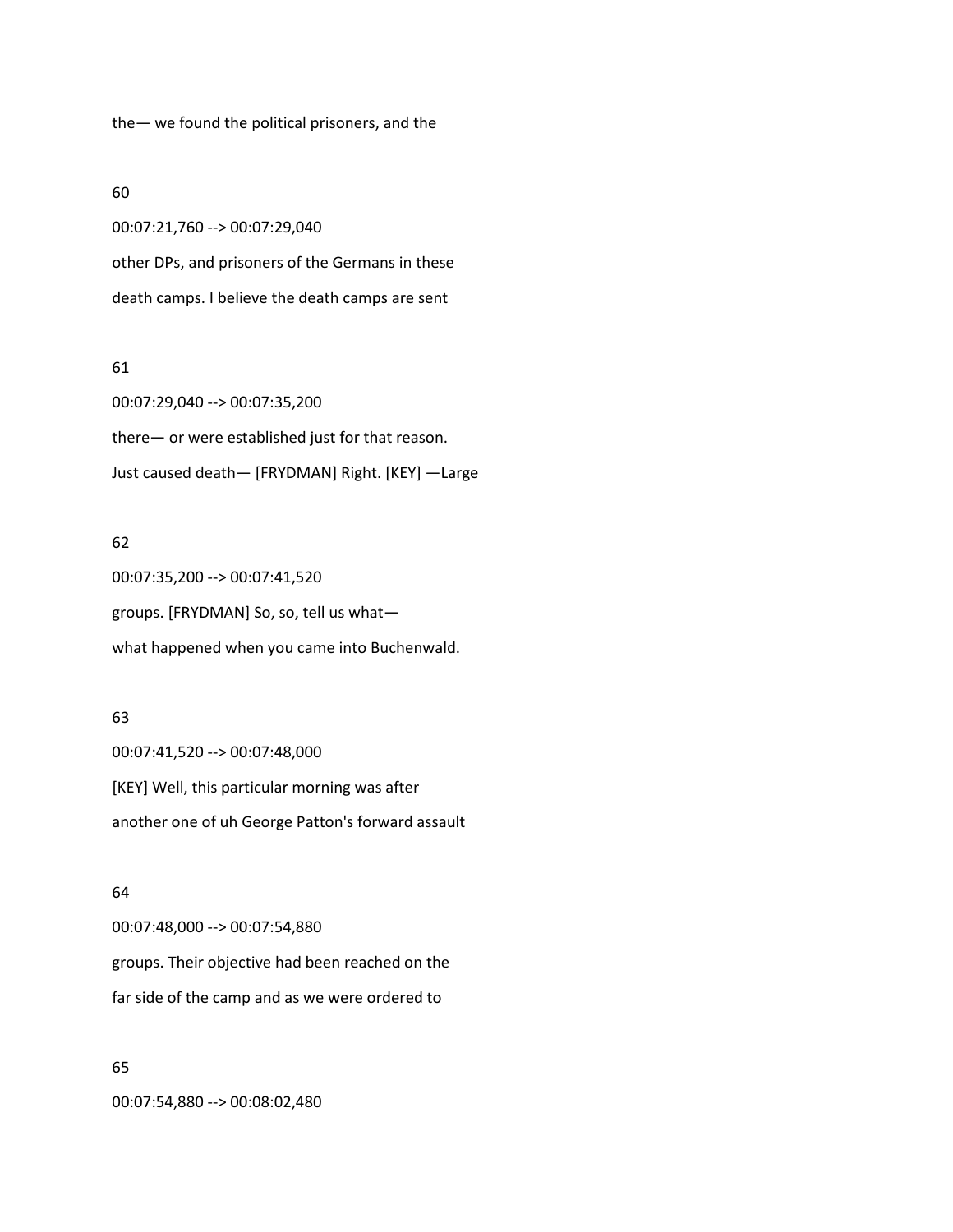move forward, there was this camp and uh the big wooden gates and uh— [FRYDMAN] Do you remember the

#### 66

00:08:02,480 --> 00:08:08,000 date? [KEY] No, I don't. [FRYDMAN] Approximately? It was— [KEY] It was— it was in the spring that

## 67

00:08:08,000 --> 00:08:13,520 year. Still cold and we wondered just why those people didn't freeze to death, because we were

#### 68

00:08:14,320 --> 00:08:23,280 clad in our heavy jackets yet and winter had just was over and it was cold, but still these people

# 69

00:08:24,320 --> 00:08:27,840 had very little clothing— if any at all— and most of them were barefooted,

# 70

00:08:28,480 --> 00:08:34,080 but still they...Some of them were still hanging onto life. [FRYDMAN] When you walked in,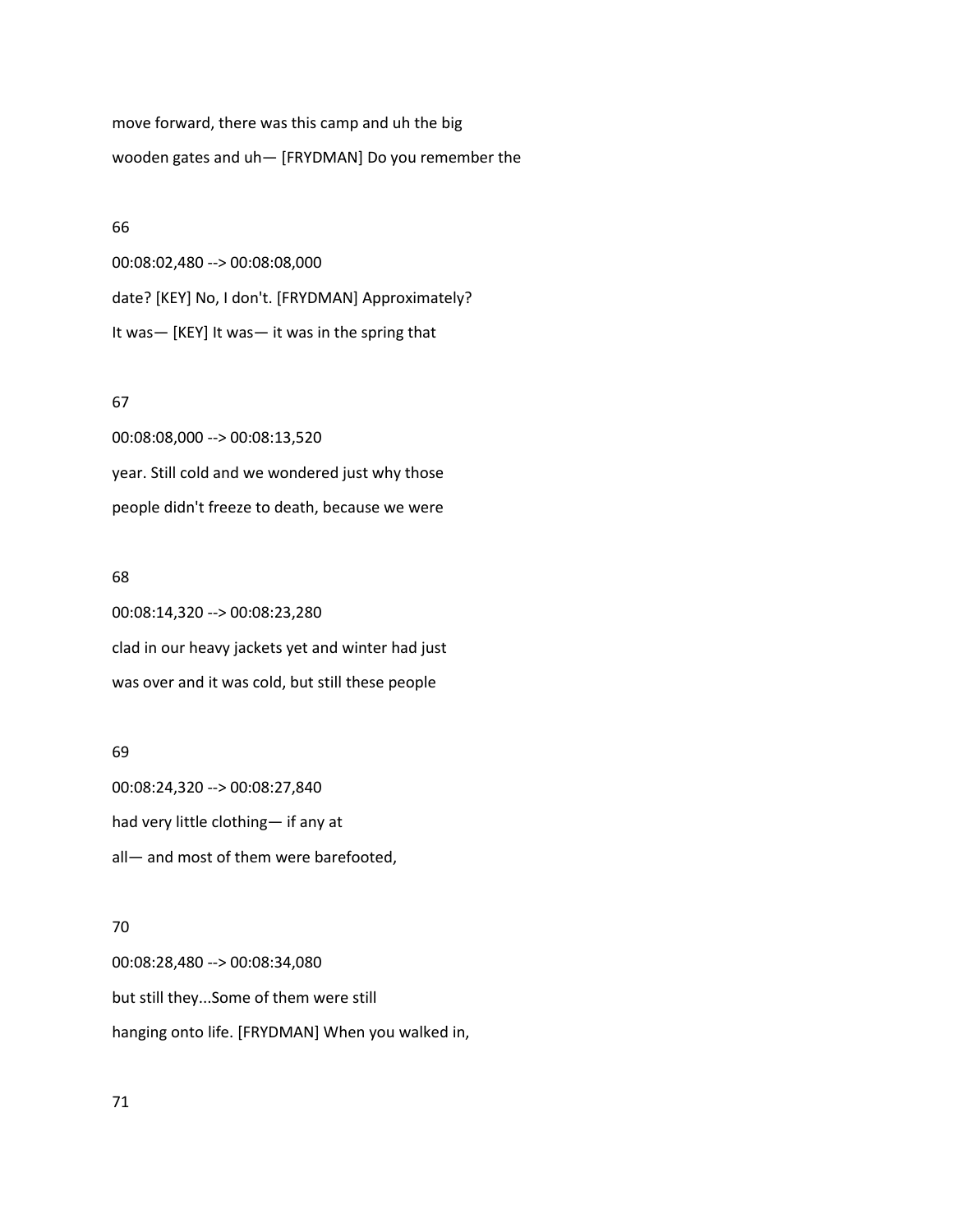00:08:34,080 --> 00:08:42,320 what did you see? [KEY] We were warned at the gate by combat MPs, that had been following the

# 72

00:08:43,280 --> 00:08:47,440 main assault troops, that it was not a pretty sight

# 73

00:08:48,720 --> 00:08:53,280 and that was just putting them mildly [FRDYMAN] Right. [KEY] But they said "do not take any food

## 74

00:08:53,280 --> 00:09:01,280 in and do not take any weapons, except sidearms," and so these were all kept on outside the gate.

## 75

00:09:02,800 --> 00:09:09,120 Myself, I had a sidearm and I— I wore it into the compound,

# 76

00:09:10,160 --> 00:09:18,800 but they were afraid that the sight of military men in full armor and full arms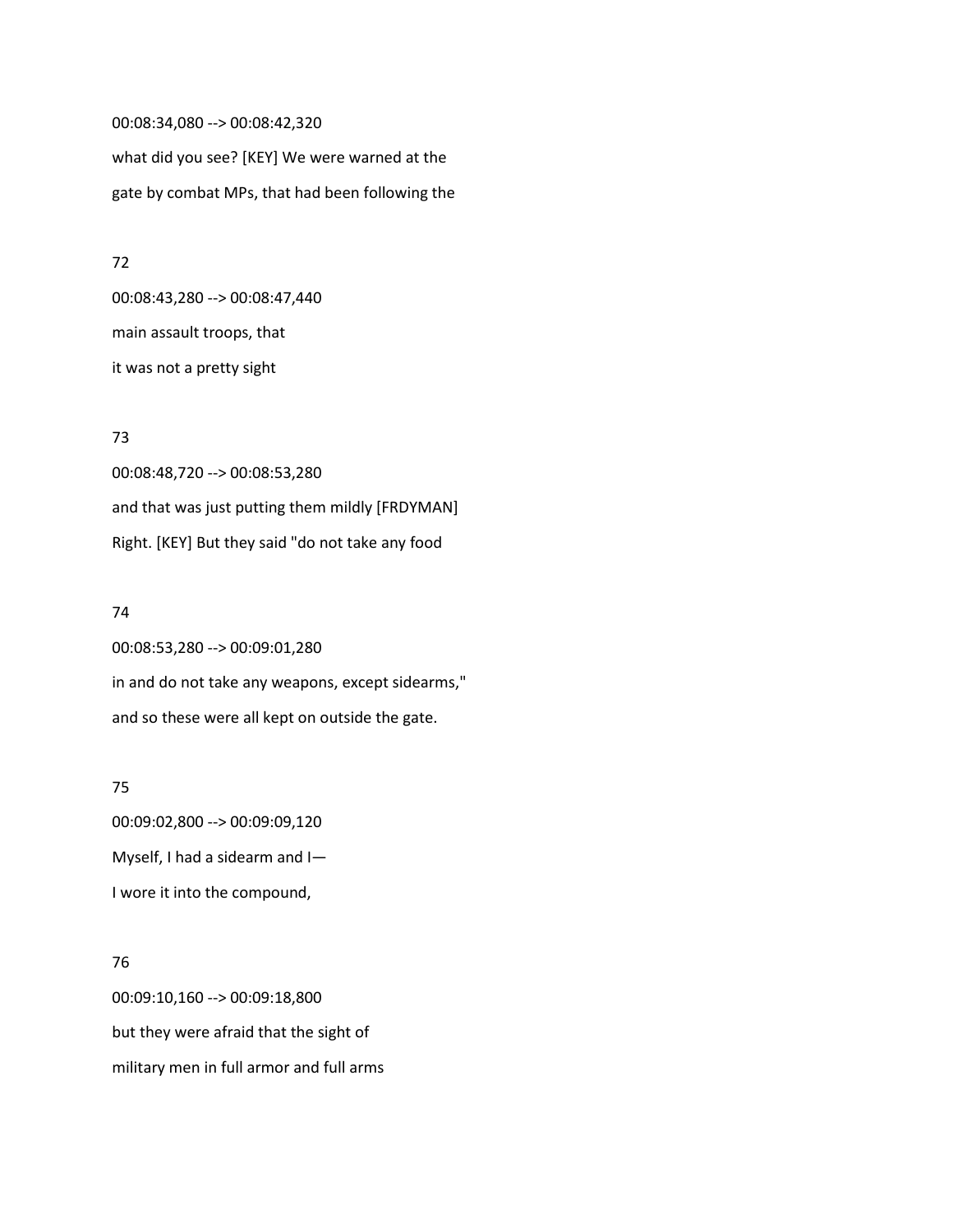00:09:20,720 --> 00:09:27,920 might uh cause some bad feelings and some— even trouble— [FRYDMAN] Sure. [KEY] —within the camp.

#### 78

00:09:29,680 --> 00:09:35,040 So, we were warned and uh also warned not to give them any food at all because these people

#### 79

00:09:35,040 --> 00:09:39,200 had starved and their bodies just wouldn't take— [FRYDMAN] They would get very very

## 80

00:09:39,200 --> 00:09:44,320 sick as they ate— [KEY] Yes, and most of us always carried a bar of candy or two for the

## 81

00:09:45,200 --> 00:09:51,360 French children and German children as we'd come by them, and Americans are soft that way,

#### 82

00:09:51,360 --> 00:10:00,480 they're very sentimental people, and it was really all we could take when we got into the camp to see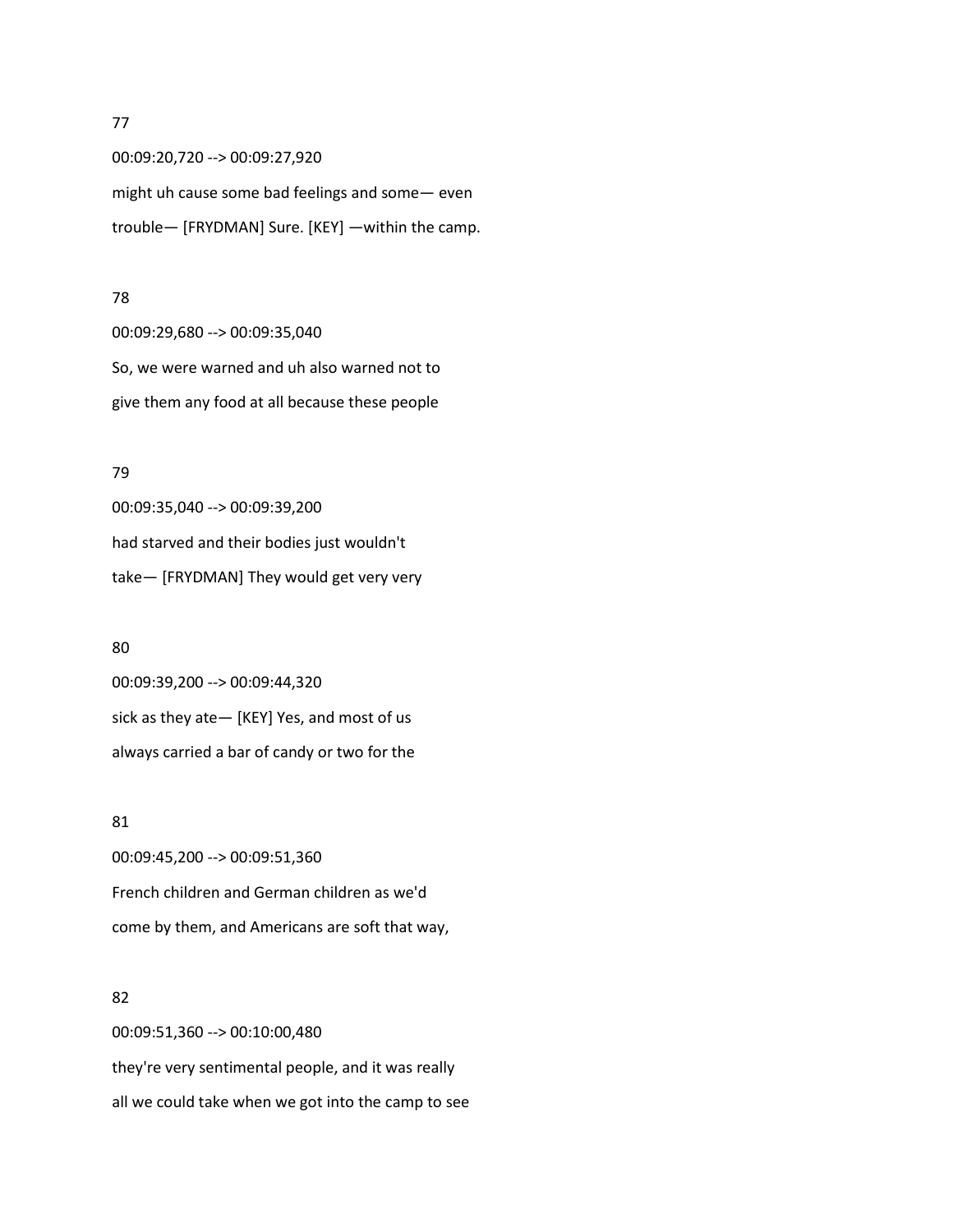00:10:00,480 --> 00:10:06,480 what it was and— [FRYDMAN] You have pictures you took— [KEY] Yes, we— I— I had a two dollar box

#### 84

00:10:06,480 --> 00:10:12,720 camera that had been a graduation present, just a few months before, and somehow I was

## 85

00:10:12,720 --> 00:10:18,480 still able to keep that, and, I think at the time maybe, I still had a half a roll of film or I'd

#### 86

00:10:18,480 --> 00:10:24,160 have probably taken every picture that I could possibly take, but I took a few pictures that

#### 87

00:10:25,440 --> 00:10:31,840 I thought, well it'd be something I'd show the folks at home, when I got back, because they had

## 88

00:10:32,880 --> 00:10:43,120 no idea just what they were sending us into, and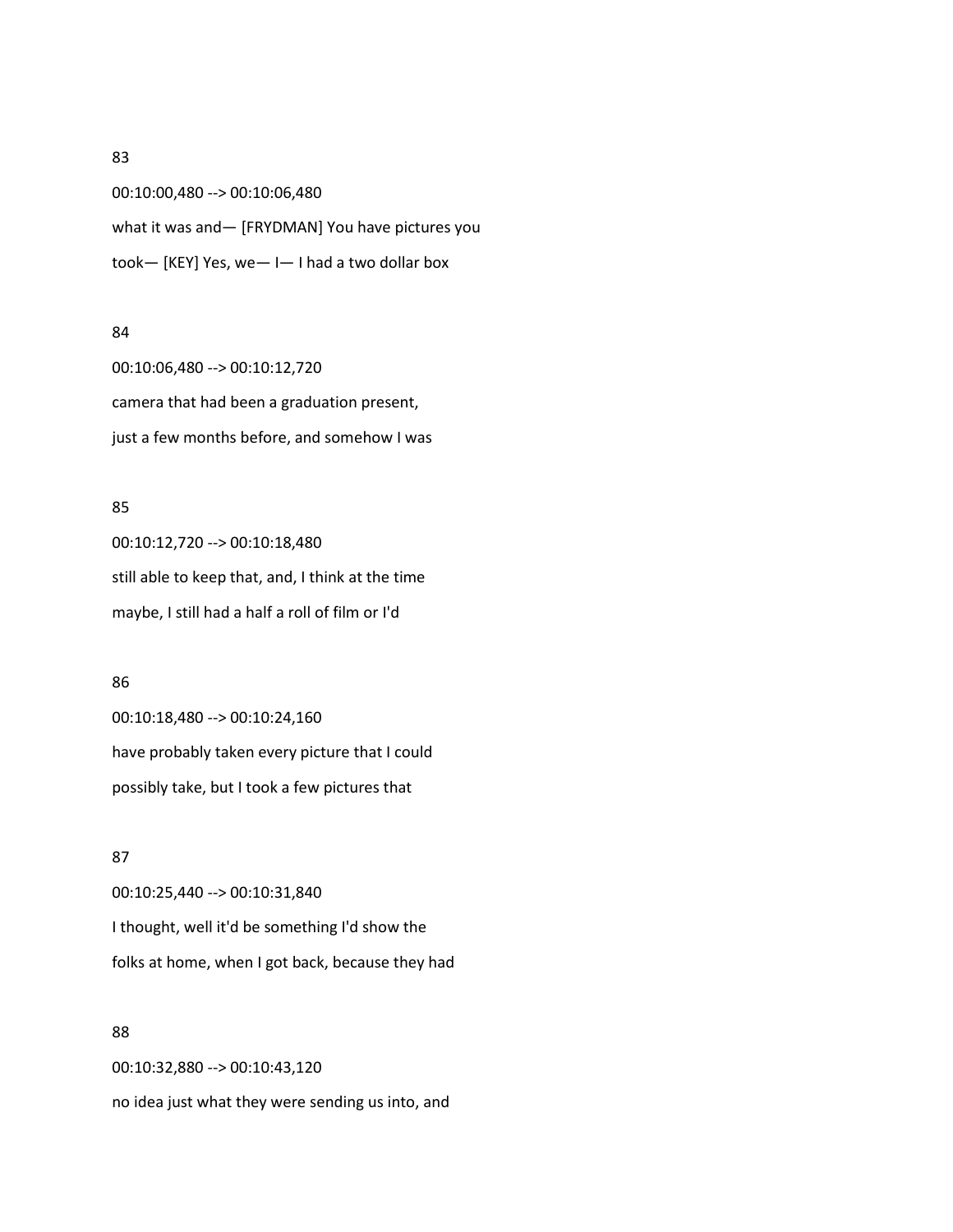it was bad enough to see death on the battlefield,

#### 89

00:10:43,120 --> 00:10:50,640 even when the enemy was shooting at us, but to go and see death on this grand scale, it was

### 90

00:10:52,880 --> 00:11:02,240 just a terrible thing. And terrible is a mild word. [FRYDMAN] Were you there for hours or for

## 91

00:11:02,240 --> 00:11:07,840 long— [KEY] Just hours. [FRYDMAN] Hours. [KEY] Our unit was continually on the move to back up

## 92

00:11:07,840 --> 00:11:13,360 the troops— the assault troops that were ahead of us, the armored columns and the mechanized

## 93

00:11:13,360 --> 00:11:21,040 infantry columns that had gone ahead. [FRDYMAN] You saw piled bodies or live people? Were there

#### 94

00:11:21,040 --> 00:11:29,040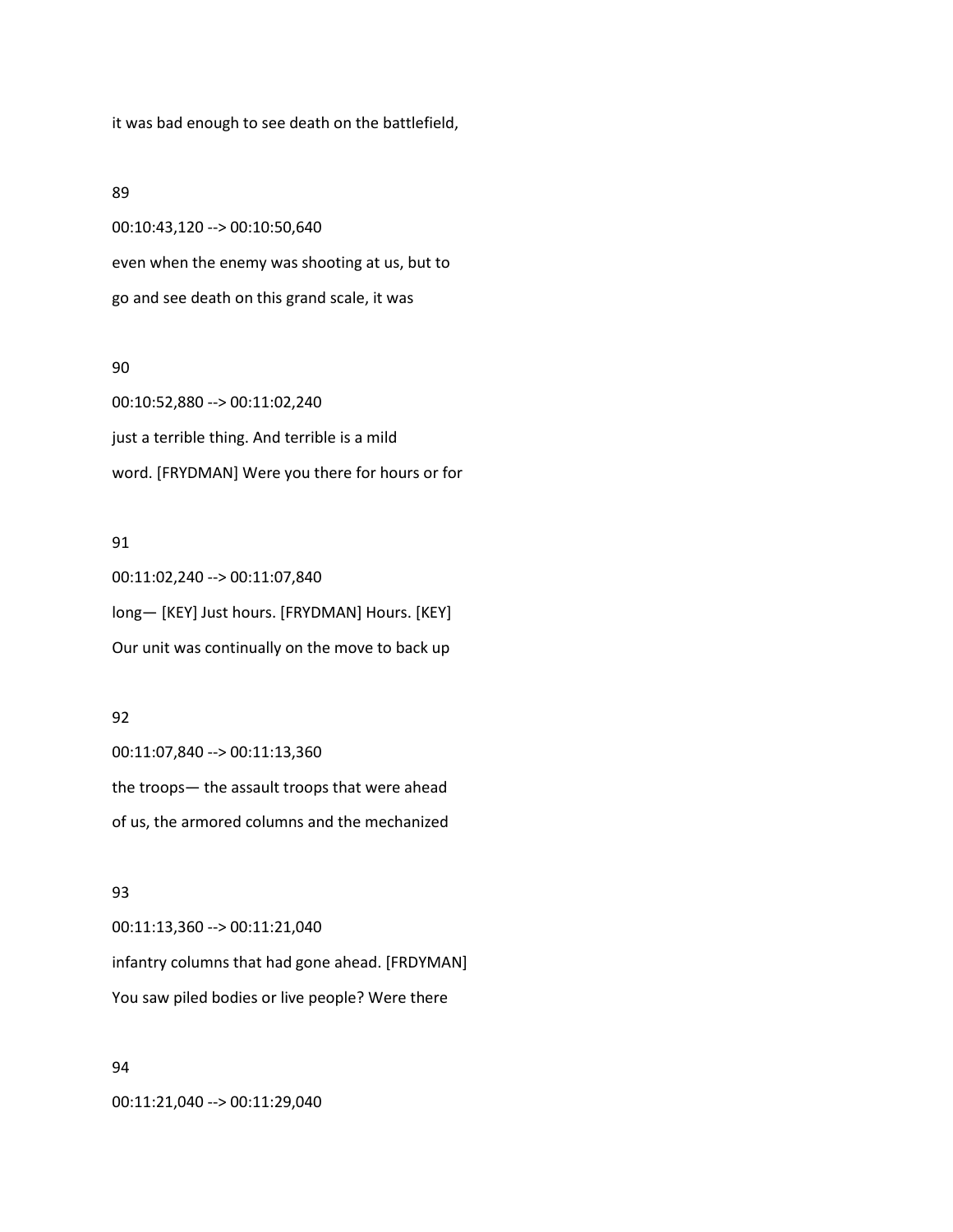men women or children? Do you remember? [KEY] The bodies we saw were dead people, dead and dying.

95 00:11:32,080 --> 00:11:34,240

The bodies were stripped.

96

00:11:36,320 --> 00:11:38,240 Yes, that's the camp main entrance

## 97

00:11:40,160 --> 00:11:48,400 and I took those pictures. Uh this wagon load of bodies, here, is at the crematorium— or the uh

#### 98

00:11:48,960 --> 00:11:57,440 furnaces where the uh bodies were burn— uh were burnt and destroyed and some of these bodies,

# 99

00:11:57,440 --> 00:12:04,800 even on this wagon, um are possibly still alive, because the body just no longer moves

# 100

00:12:06,080 --> 00:12:10,960 outwardly and in appearance they were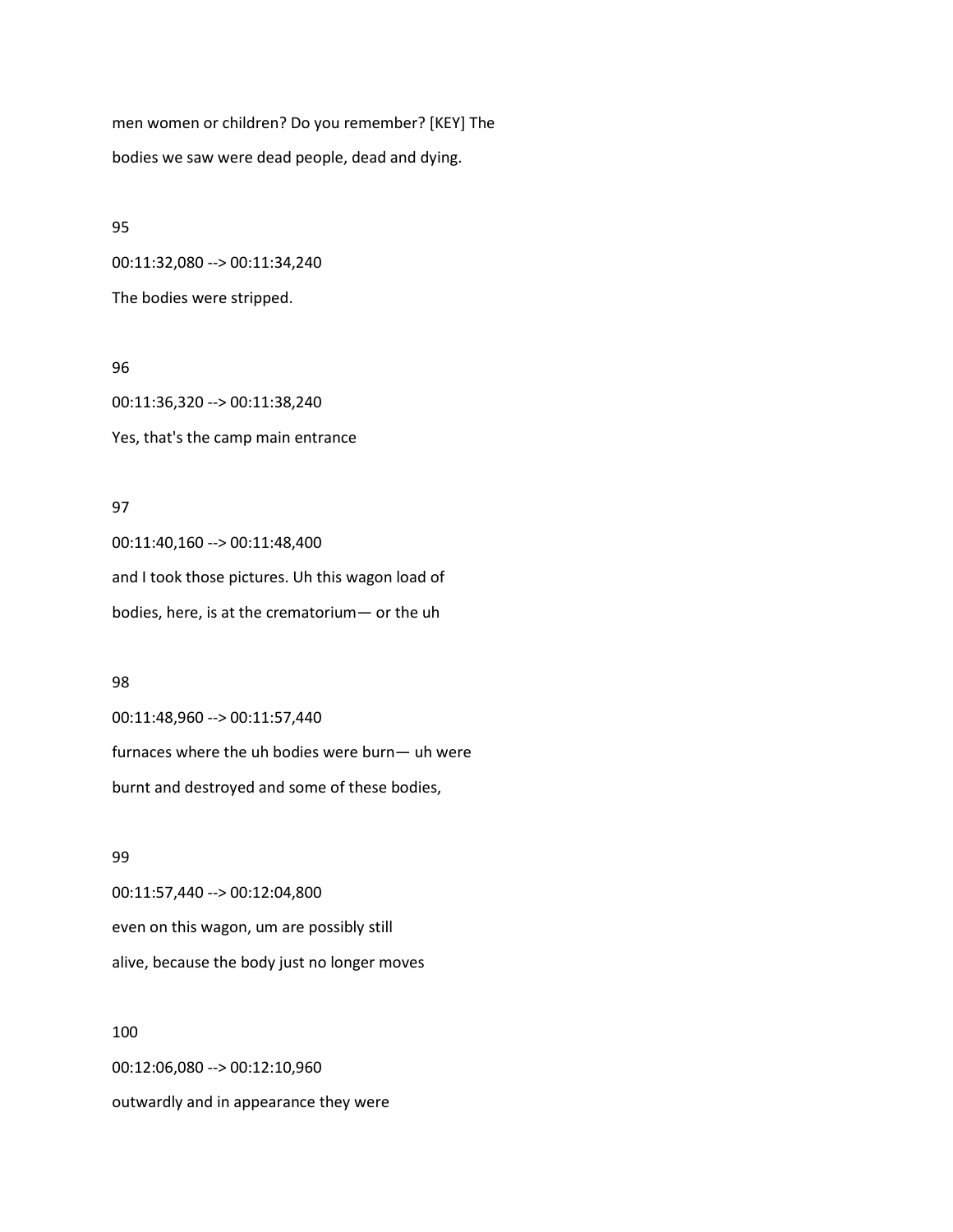still loaded on this by other prisoners.

101 00:12:13,040 --> 00:12:15,920 And this is the outside of the crematorium picture.

00:12:20,800 --> 00:12:24,080 This picture is of another wagon, just about like it, was my

#### 103

102

00:12:25,200 --> 00:12:29,040 commanding officer and his platoon leaders in the background, there,

## 104

00:12:29,760 --> 00:12:37,840 and the uh, our staff sergeant uh with his back towards you there and with the clipboard.

105

00:12:42,000 --> 00:12:44,000 This picture is another group of

106

00:12:46,240 --> 00:12:48,640

prisoners that were the burial detail,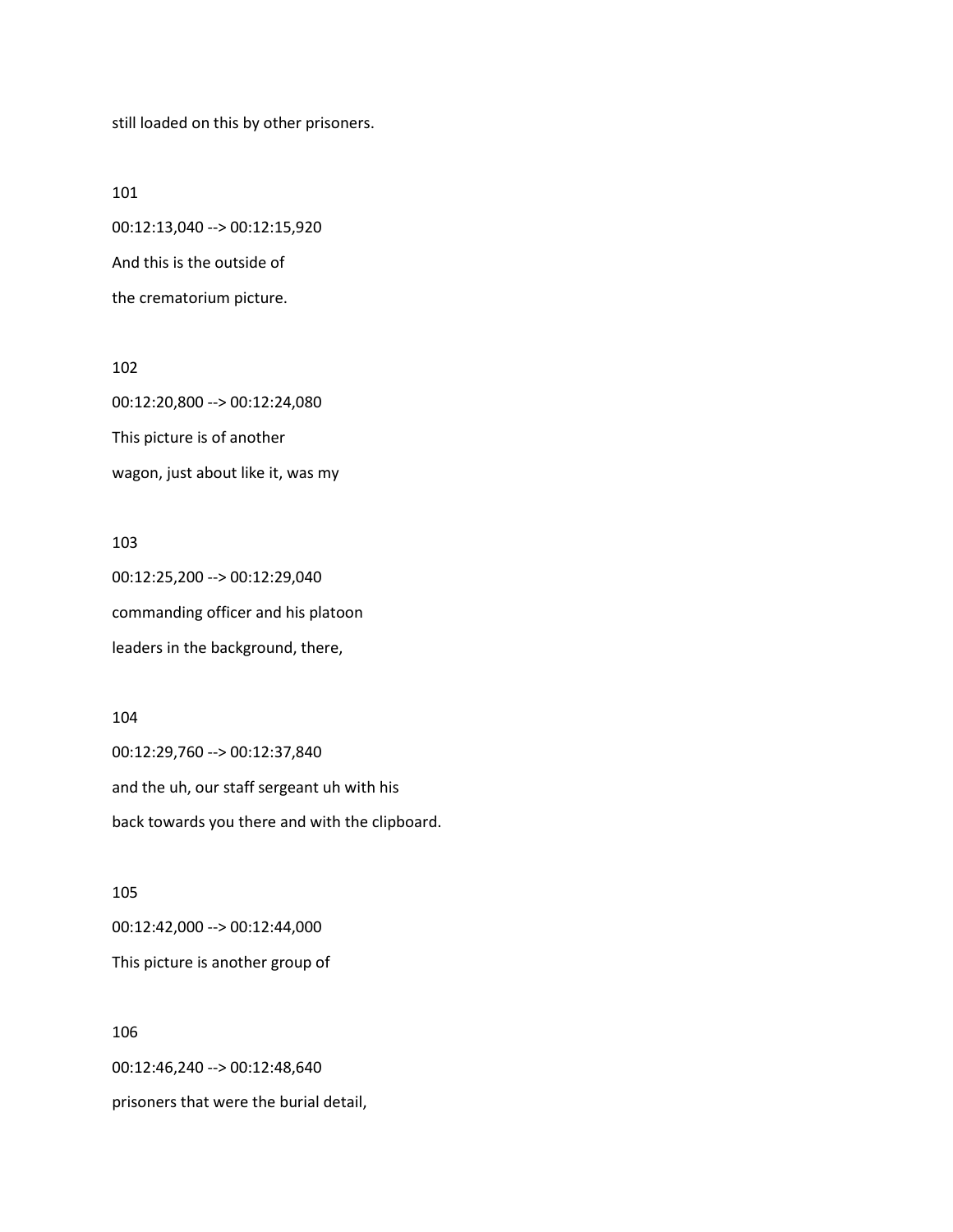00:12:49,600 --> 00:12:55,360 at getting some of the streets cleaned up. Now this was probably the last picture that I took

## 108

00:12:55,360 --> 00:13:03,120 at this camp because um up until this time this late [unintelligible] of this first day

#### 109

00:13:04,080 --> 00:13:11,280 the uh— everybody was just standing around , either for payment for or their uh

#### 110

00:13:12,440 --> 00:13:17,600 [FRYDMAN] Were there still German guards or I mean— [both speaking]

111 00:13:17,600 --> 00:13:23,760 Just the prisoners. [KEY] They had escaped out the back, as— as I was told by one of

# 112

00:13:23,760 --> 00:13:29,840 the prisoners that I had talked to, that they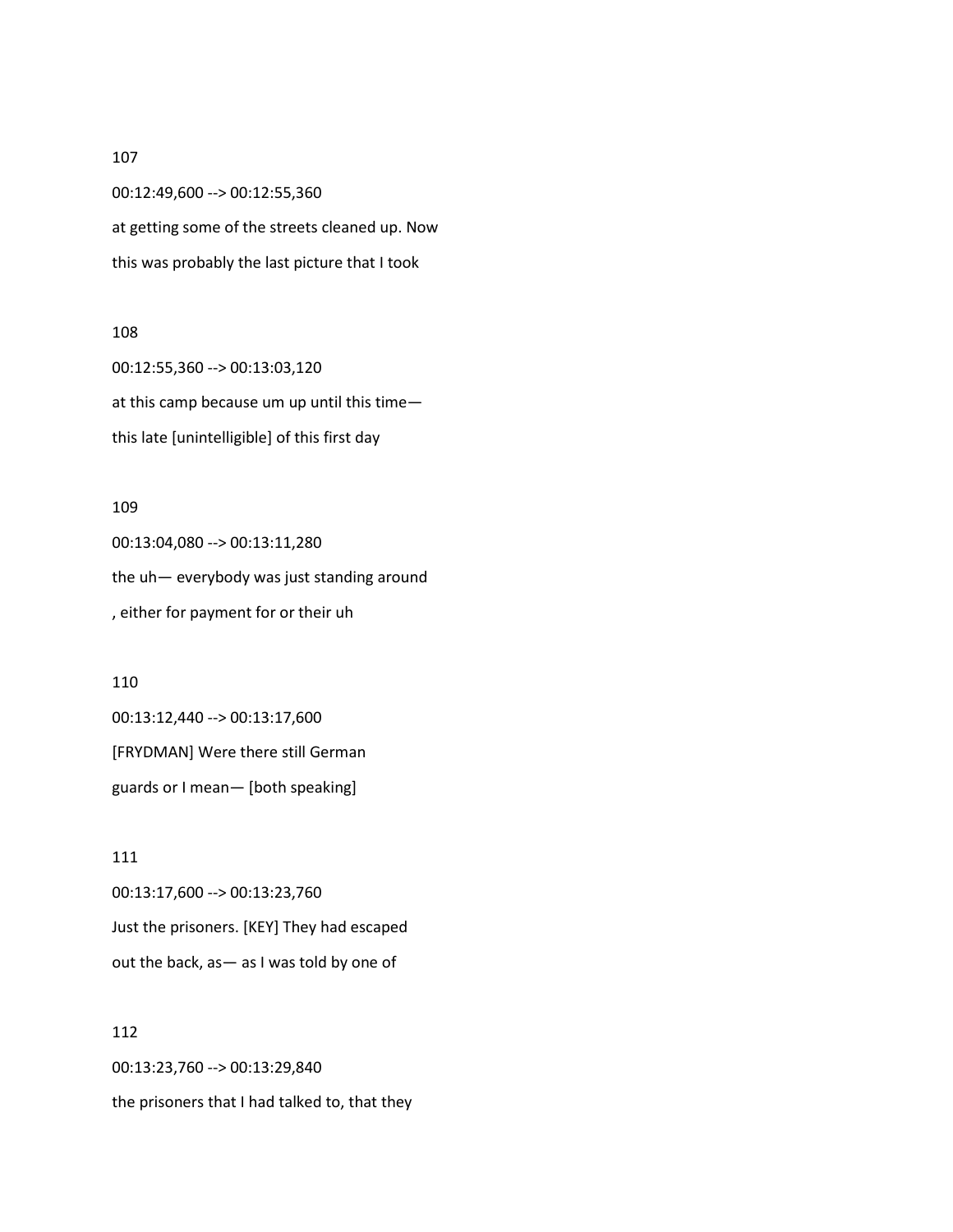had escaped when the Americans approached the

### 113

00:13:29,840 --> 00:13:33,840 gate. [FRYDMAN] Sure. [KEY] So, they went out the back gate a lot faster than we went in the front.

## 114

00:13:38,160 --> 00:13:41,840 But this— this barrel detail went into effect after we left.

## 115

00:13:43,440 --> 00:13:48,480 This is another picture of another wagon there at the crematorium.

116 00:13:52,760 --> 00:13:53,760 [FRYDMAN]

117 00:13:53,760 --> 00:13:59,440 It must have been very difficult for you, as a young man, to view things like that and

# 118

00:13:59,440 --> 00:14:07,760 imagine— [KEY] It certainly was. It was— it was a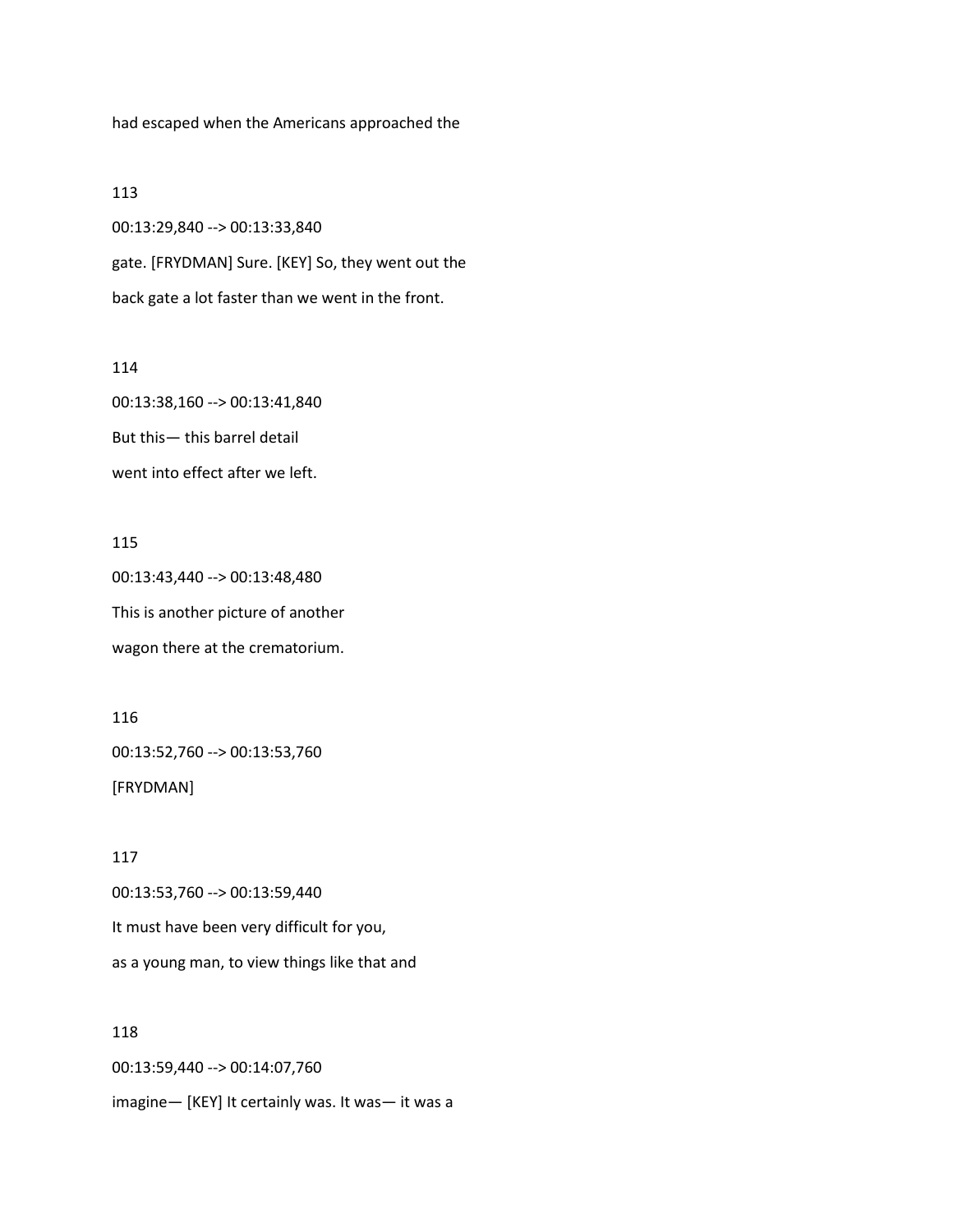hard thing for us to even still stomach because uh

#### 119

00:14:09,120 --> 00:14:15,440 the uh filth and the scurfy and the dysentery and the open sores and,

## 120

00:14:17,280 --> 00:14:24,240 I have heard, that there even had been some cannibalism in this camp, but uh I never had

#### 121

00:14:24,240 --> 00:14:30,160 anybody to uh admit it or say that they saw any cannibalism. [FRYDMAN] But it wouldn't

## 122

00:14:30,160 --> 00:14:35,040 be hard to imagine that anything happened in a place that was that horrible. [KEY] Well,

## 123

00:14:35,040 --> 00:14:40,880 that's right. Uh some of the prisoners— here you see prisoners that look like they're

# 124 00:14:42,400 --> 00:14:47,600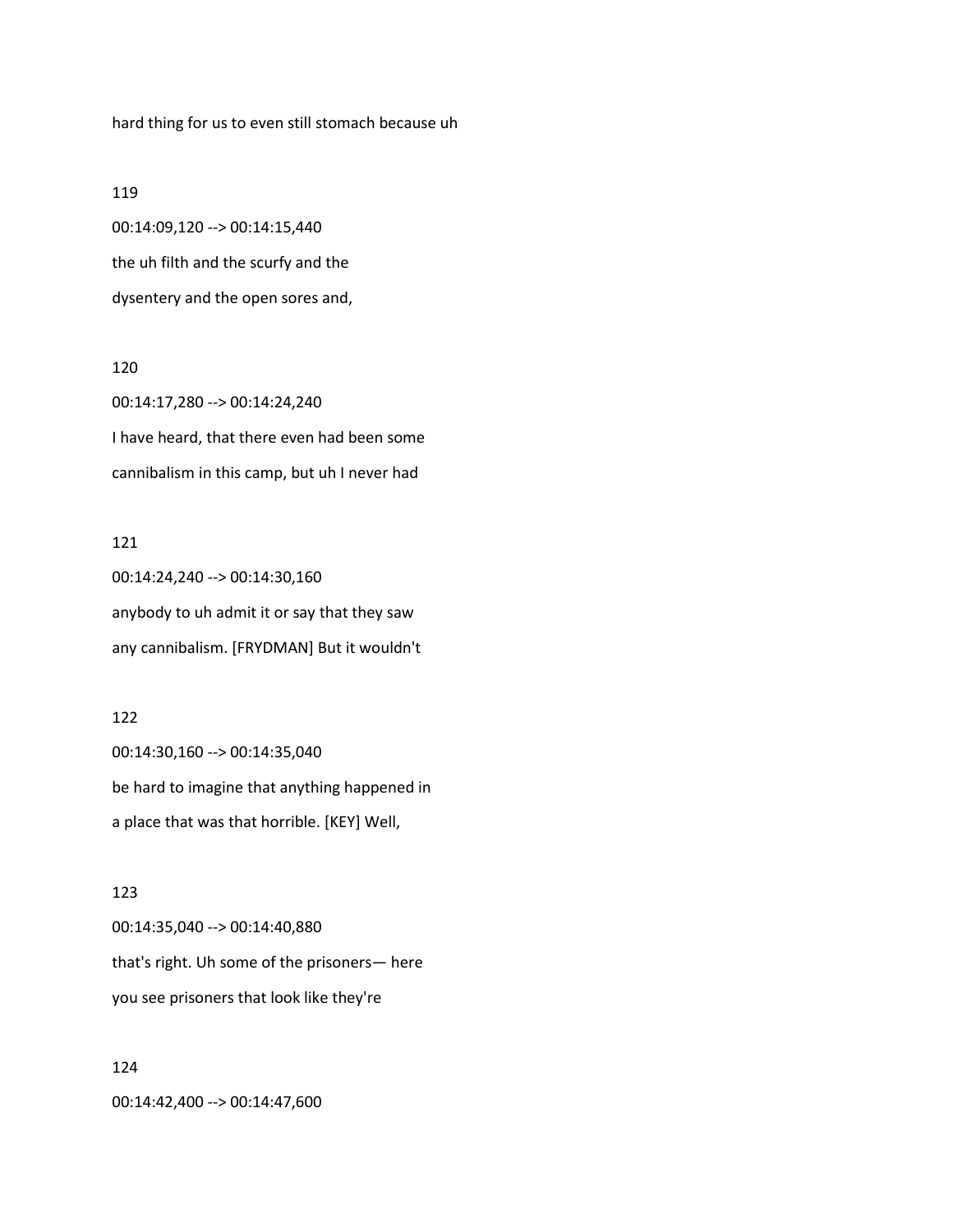able-bodied man, but their payment for doing these duties that they're

125 00:14:47,600 --> 00:14:54,560 doing was just a crust of bread and uh it was bribery. The uh— A man would do

## 126

00:14:54,560 --> 00:14:58,400 anything for crust of bread if he's starving to death. [FRYDMAN] Stay alive for a short time.

#### 127

00:15:00,520 --> 00:15:06,800 [KEY] This camp is also one of the camps that was famous for a lot of

## 128

00:15:08,640 --> 00:15:15,680 experimentation on human bodies and one of the pictures that I tried to get, that I didn't get,

## 129

00:15:16,640 --> 00:15:26,800 was a picture of uh— that was taken of lampshades and paraphernalia that was built because

130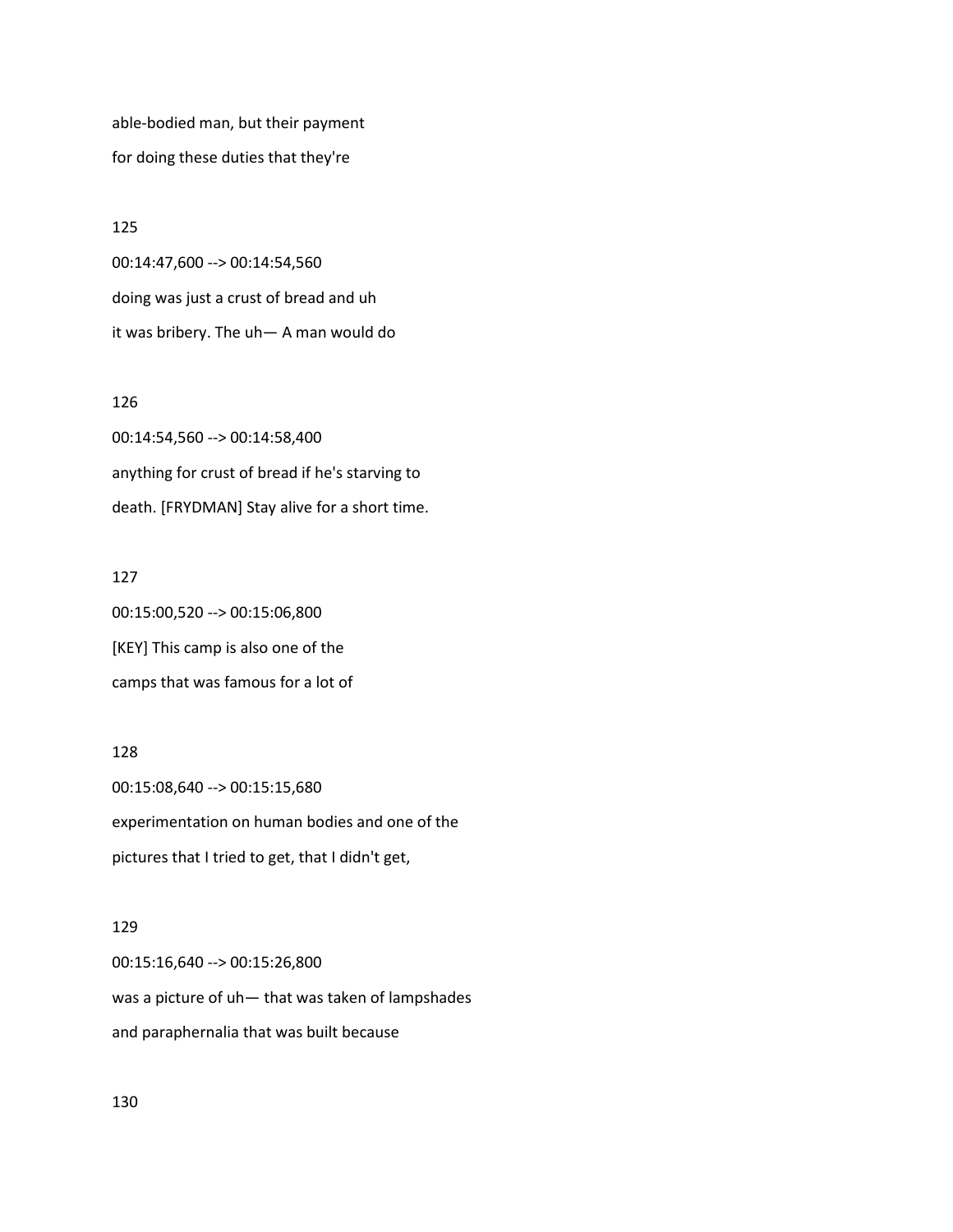00:15:26,800 --> 00:15:34,960 a woman, possibly a wife of one of the commandants, had taken an interest in tattoos

#### 131

00:15:35,840 --> 00:15:41,920 and bodies were even murdered for a tattoo that might be on the person's back or on his arm

# 132

00:15:42,880 --> 00:15:50,000 and displayed as lampshades or novelty items. But that picture uh,

#### 133

00:15:50,880 --> 00:15:57,120 I must have run out of film before I got that. It was hard for troops, moving forward continually,

#### 134

00:15:57,760 --> 00:16:04,320 to even get their picture developed after we got them. But these pictures were developed in a small

# 135

00:16:05,280 --> 00:16:10,480 community in Paul village, there in Germany, and the German that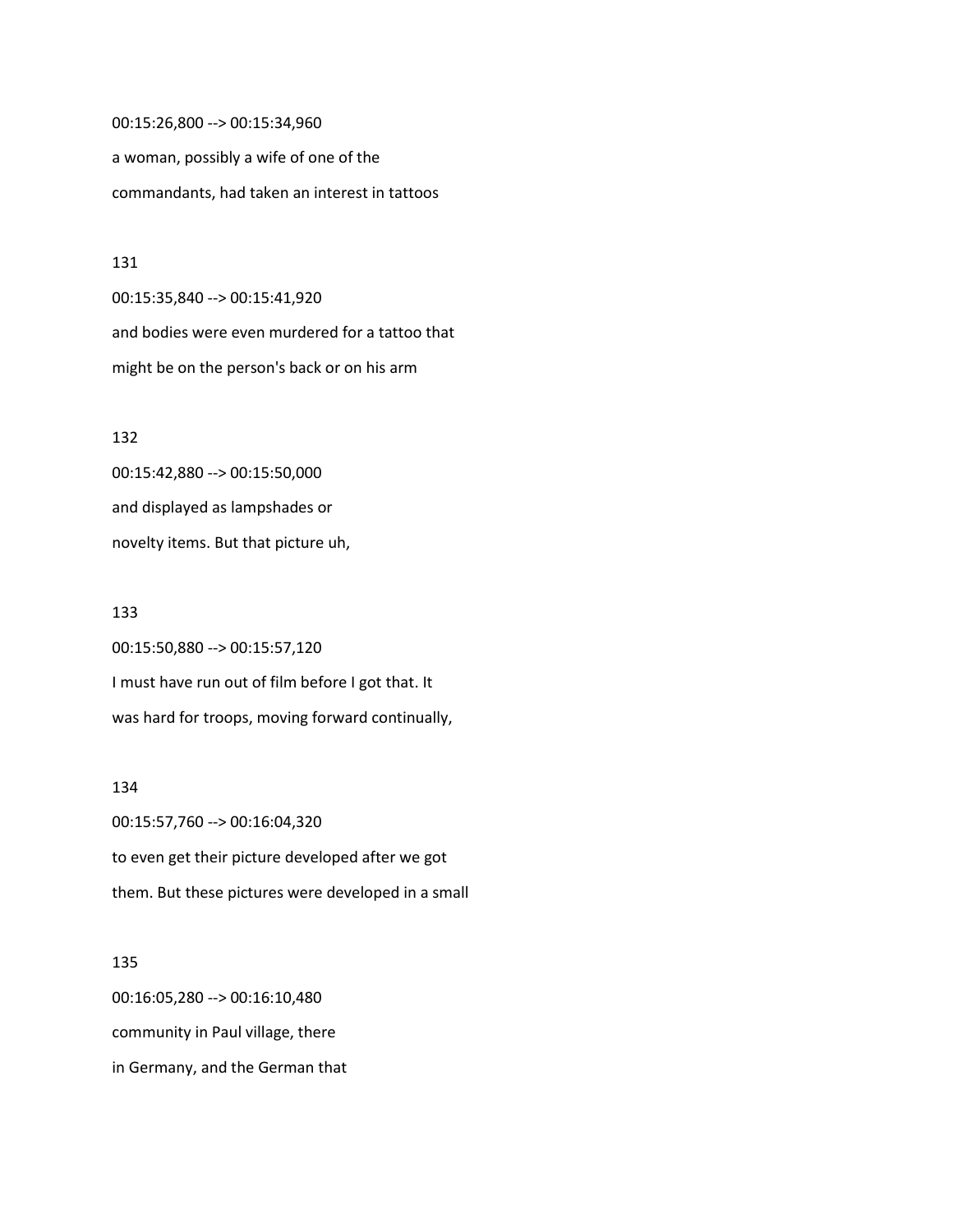00:16:12,160 --> 00:16:19,040 developed pictures for me said he had no idea that such a thing was going on. [FRYDMAN] When you came

#### 137

00:16:19,040 --> 00:16:25,440 home did you talk about what had happened or did you take it inside? [KEY] Like most veterans, I

#### 138

00:16:27,680 --> 00:16:35,840 left that part of my life— just fade away. I woke up to nightmares several times,

## 139

00:16:37,200 --> 00:16:44,560 my wife would uh get me up and we'd walk around a little bit and maybe drink a cup of coffee or cup

## 140

00:16:44,560 --> 00:16:53,280 of hot chocolate or something and it was bad. The trips through the barracks themselves were

#### 141

00:16:55,760 --> 00:16:59,440 something that we were asked to do but we were not told to do it

#### 136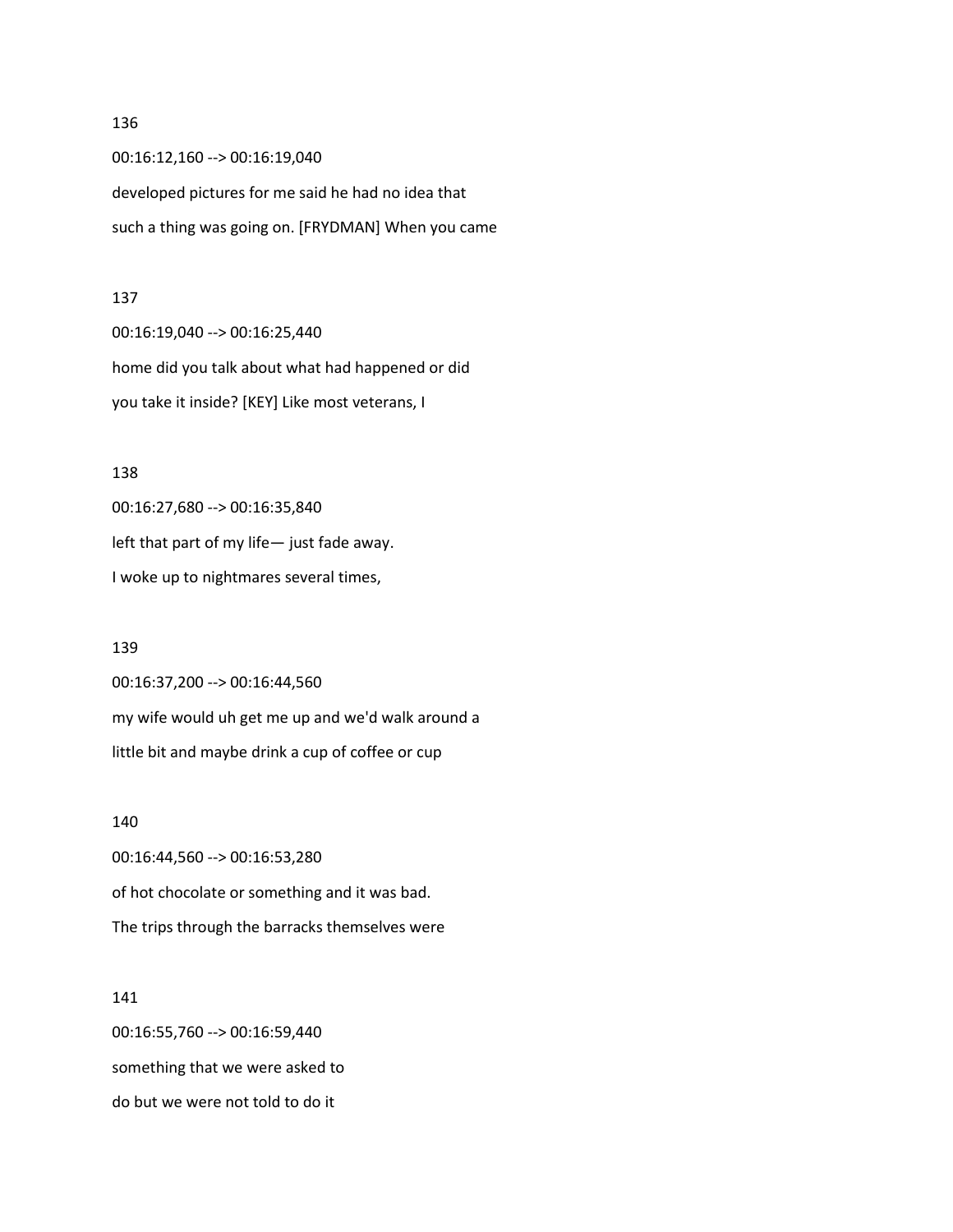00:17:00,240 --> 00:17:06,720 and one of the barracks we walked through, possibly a hundred feet long,

## 143

00:17:09,120 --> 00:17:15,840 uh 60 or 70 feet wide, contained hundreds and hundreds of bunks—

## 144

00:17:17,200 --> 00:17:25,520 some four high in the room some, five high in the room, and with uh live and dead bodies just

#### 145

00:17:25,520 --> 00:17:31,120 side by side, just as close as they could be stacked in there, without any blankets uh— some

## 146

00:17:31,120 --> 00:17:37,200 with an extra coat, some without a coat, some with no clothes at all because they had already

## 147

00:17:37,200 --> 00:17:42,960 died and they were stripped of their clothing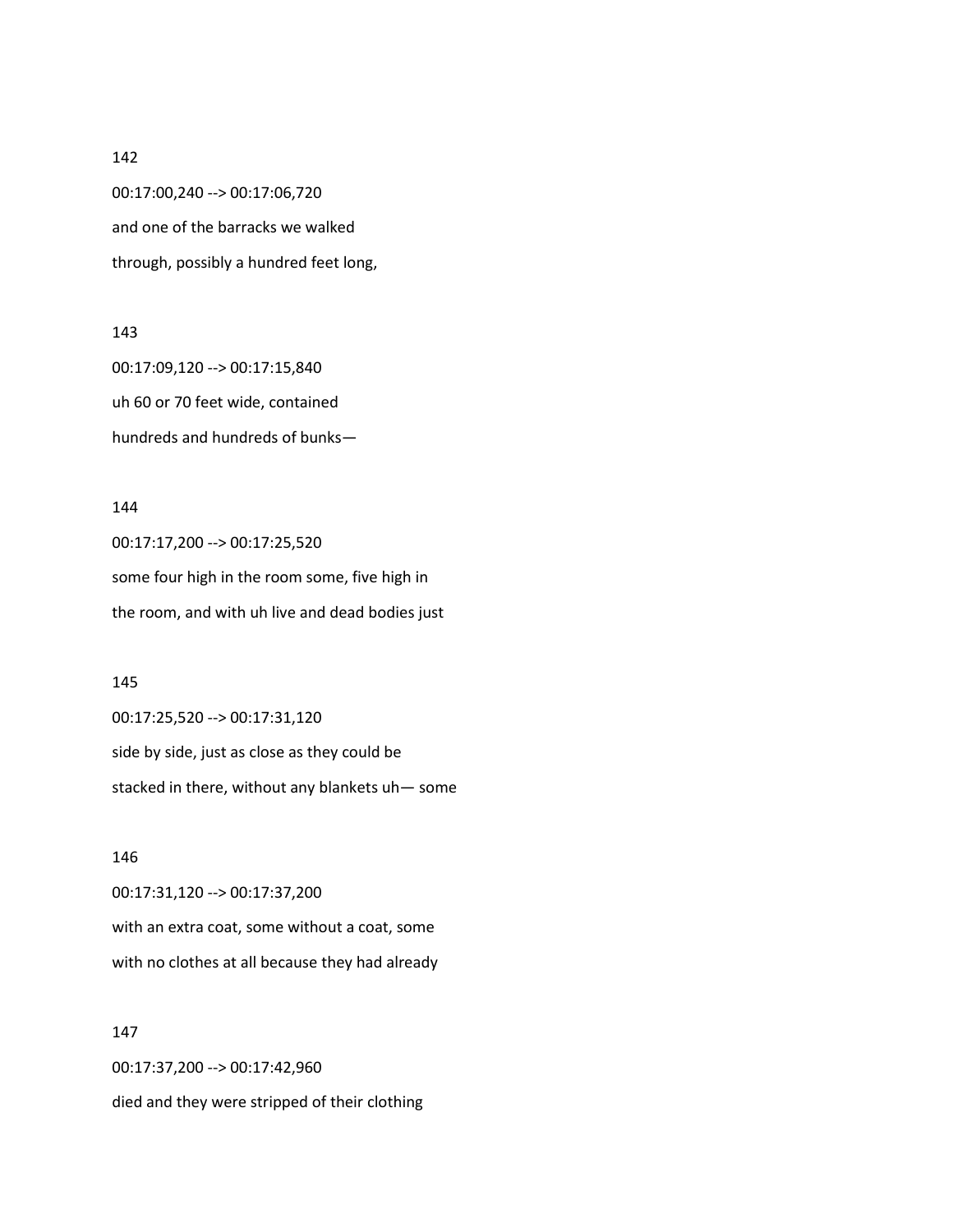by other prisoners trying to keep warm. And

#### 148

00:17:42,960 --> 00:17:50,640 as I walked through the aisle between the uh bunks, there's a man who said "hello" and uh

#### 149

00:17:53,120 --> 00:18:02,400 I was quite surprised to hear a prisoner speaking the German language so plain and I said "hello"

#### 150

00:18:03,680 --> 00:18:13,680 and he says "so nice to see you" and I said "you speak beautiful English and very plain"

## 151

00:18:13,680 --> 00:18:19,440 and he said "yes, I speak seven languages." He was a German professor that had spoken

#### 152

00:18:19,440 --> 00:18:28,320 out against the uh— in school and he was a German nationalist, but, still, he was a Prisoner of War,

#### 153

00:18:28,320 --> 00:18:33,680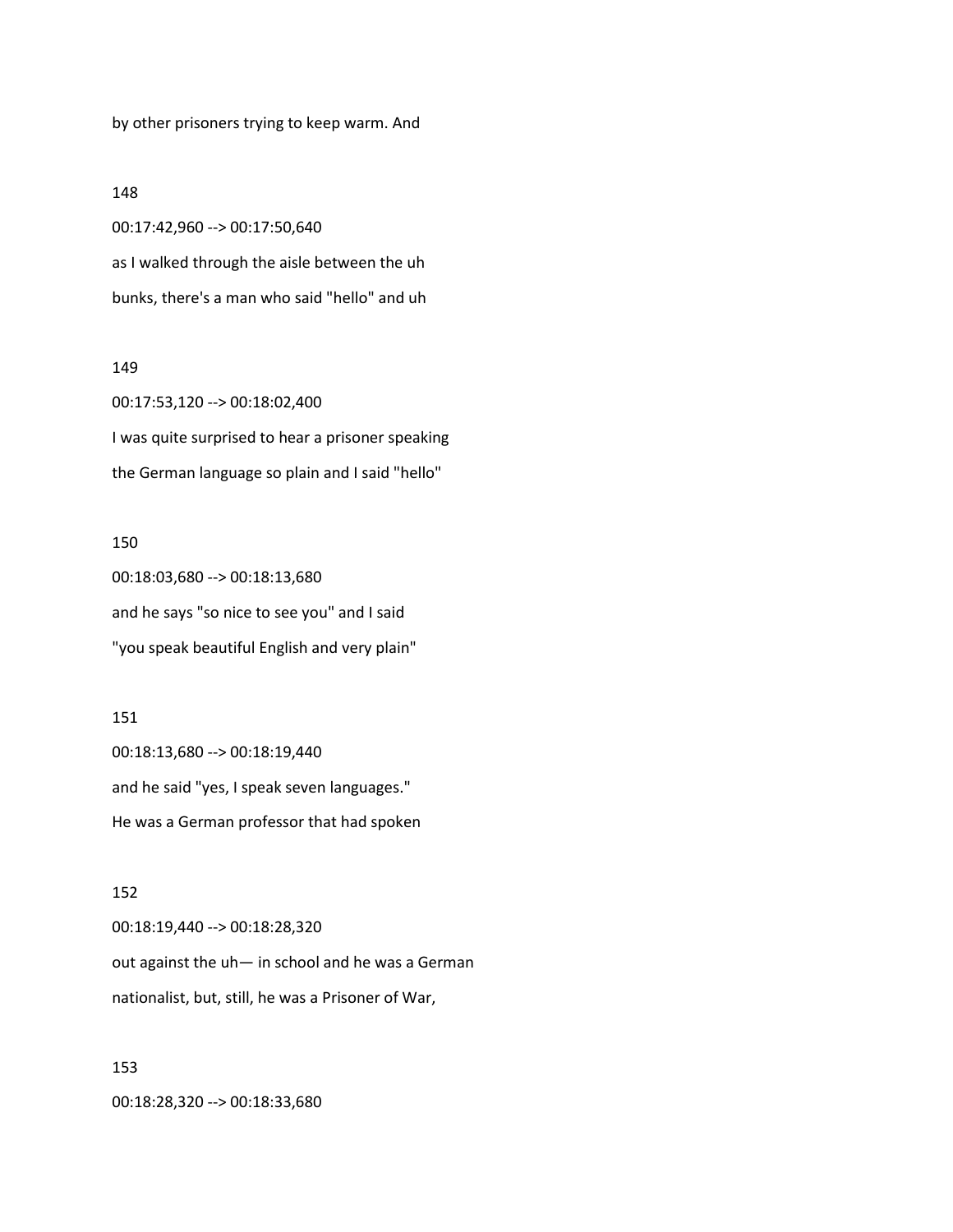because he was in there suffering the same fate that the others in the death camp had

154

00:18:33,680 --> 00:18:41,840 come to suffer, just because he had spoken out. And I lo-lost touch with this man,

## 155

00:18:41,840 --> 00:18:46,880 wish I would've got his name and wish I would have kept a relationship with him, but I didn't.

#### 156

00:18:49,360 --> 00:18:56,480 He was an older man than I was myself— I was just turned 22 years old and

## 157

00:18:58,560 --> 00:18:59,920 he was possibly in his

## 158

00:19:02,560 --> 00:19:12,480 late 20s, early 30s, but still looked like a man of uh 50 or 60 or, maybe even, 70 because

#### 159

00:19:13,360 --> 00:19:19,040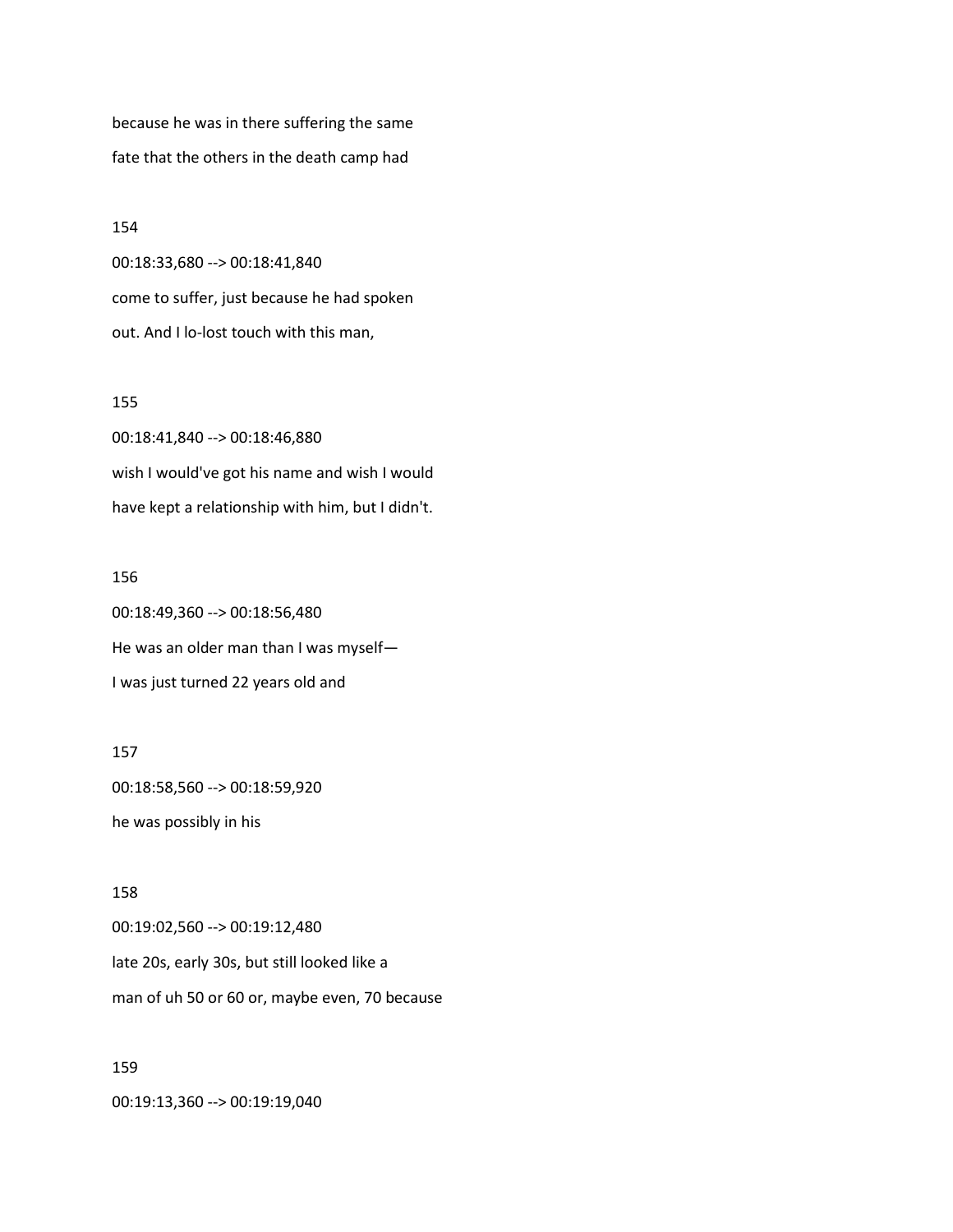the teeth was rotten and he had just been put out of a way and

#### 160

00:19:19,600 --> 00:19:25,720

forgotten and sooner or later he would have been eliminated along with the rest of them. [FRYDMAN]

## 161

00:19:26,560 --> 00:19:33,600 Has— has this experience that, after you got home, has it affected your life? [KEY] Oh,

#### 162

00:19:33,600 --> 00:19:40,400 yes, yes. I have a daughter that is a Hebrew student. She lives here in Dayton

### 163

00:19:42,560 --> 00:19:46,640 and uh she's been back to home— homeland uh—

## 164

00:19:48,960 --> 00:19:58,960 the third time plans to go again in 1995 and we subscribed to several Jewish publications because

## 165

00:20:00,640 --> 00:20:06,160